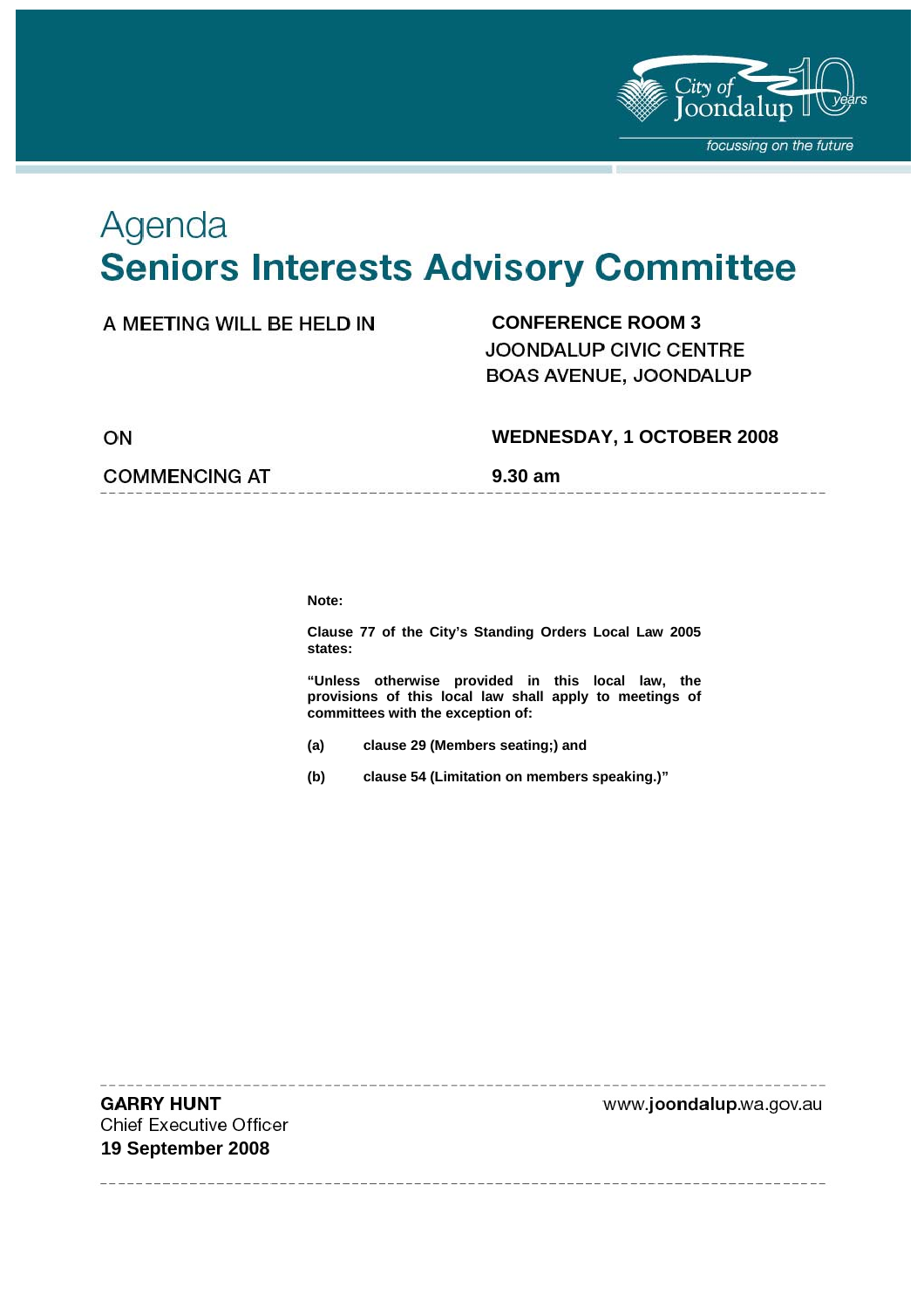## **CITY OF JOONDALUP**

Notice is hereby given that a meeting of the **SENIORS INTERESTS ADVISORY COMMITTEE** will be held in Conference Room 3, Joondalup Civic Centre, Boas Avenue, Joondalup on **WEDNESDAY, 1 OCTOBER 2008** commencing at **9.30 am.**

GARRY HUNT Chief Executive Officer Chief Executive Officer Superversion of the Superversion of the Superversion of the Superversion of the Superversion of the Superversion of the Superversion of the Superversion of the Superversion o 19 September 2008

### **AGENDA**

#### **Committee Members**

| Cr Brian Corr          | <b>Presiding Person</b>                 | South Ward                                 |
|------------------------|-----------------------------------------|--------------------------------------------|
| Cr Fiona Diaz          | Deputy Presiding Person South-East Ward |                                            |
| Ms Margaret March      |                                         | <b>Community Member</b>                    |
| Ms Joy Coleman         |                                         | <b>Community Member</b>                    |
| Ms Valerie Corey       |                                         | <b>Community Member</b>                    |
| Ms Patricia Geary      |                                         | <b>Community Member</b>                    |
| Mr Allyn Bryant        |                                         | <b>Association of Independent Retirees</b> |
| Ms Maria Bunn          |                                         | <b>Multicultural Aged Care Services WA</b> |
| Ms Lynda Waterman      |                                         | Senior Community Liaison Officer           |
| Mr Alex Cilia La Corte |                                         | <b>National Seniors</b>                    |
| Mr Patrick Wyburn      |                                         | <b>WA Retirement Complexes Association</b> |
| Ms Anne Pike           |                                         | Advocare Inc                               |

#### **Terms of Reference**

- $\triangleright$  To oversee the strategic coordination of all seniors' issues across Council.
- $\triangleright$  To provide advice to Council to ensure that the concerns of seniors are adequately represented in the City's planning processes and the strategic directions being developed for older people across the City.

#### **DECLARATION OF OPENING**

#### **APOLOGIES/LEAVE OF ABSENCE**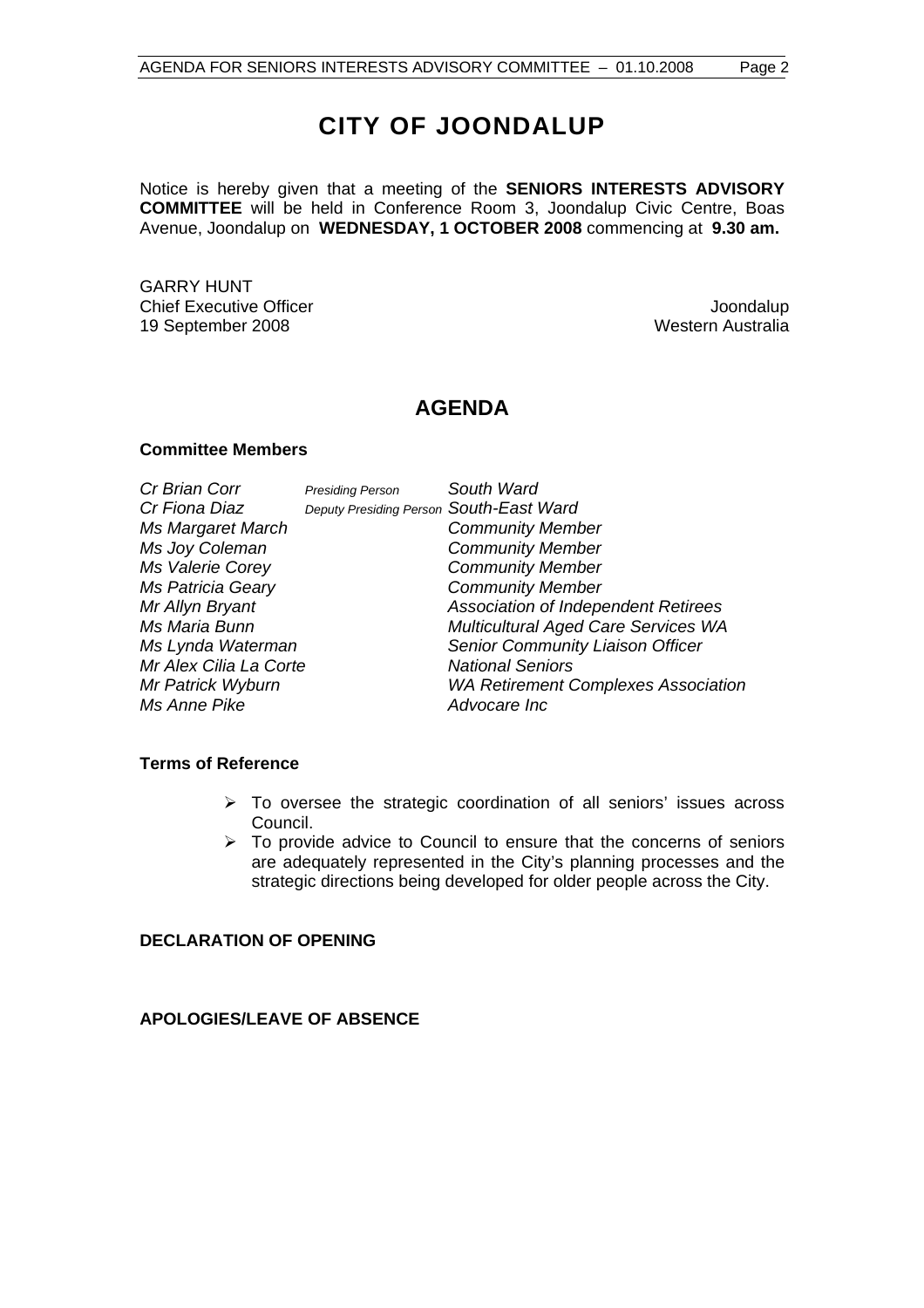#### **CONFIRMATION OF MINUTES**

MINUTES OF THE SENIORS INTERESTS ADVISORY COMMITTEE HELD 6 AUGUST 2008

#### **RECOMMENDATION**

**That the minutes of the meeting of the Seniors Interests Advisory Committee held on 6 August 2008 be confirmed as a true and correct record.** 

**ANNOUNCEMENTS BY THE PRESIDING PERSON WITHOUT DISCUSSION** 

#### **DECLARATIONS OF INTEREST**

**IDENTIFICATION OF MATTERS FOR WHICH THE MEETING MAY SIT BEHIND CLOSED DOORS** 

#### **PETITIONS AND DEPUTATIONS**

#### **REPORTS**

| Item 1            | Presentation - New Trends in Seniors Housing<br>Research – [55511] | Page 4  |
|-------------------|--------------------------------------------------------------------|---------|
| Item <sub>2</sub> | <b>Presentation - University of The Third Age</b><br>[55511]       | Page 5  |
| Item 3            | Seniors Plan Review Progress - [55511]                             | Page 6  |
| Item 4            | Art of Ageing Events Update - [55511]                              | Page 10 |

#### **MOTIONS OF WHICH PREVIOUS NOTICE HAS BEEN GIVEN**

**REQUESTS FOR REPORTS FOR FUTURE CONSIDERATION** 

**CLOSURE**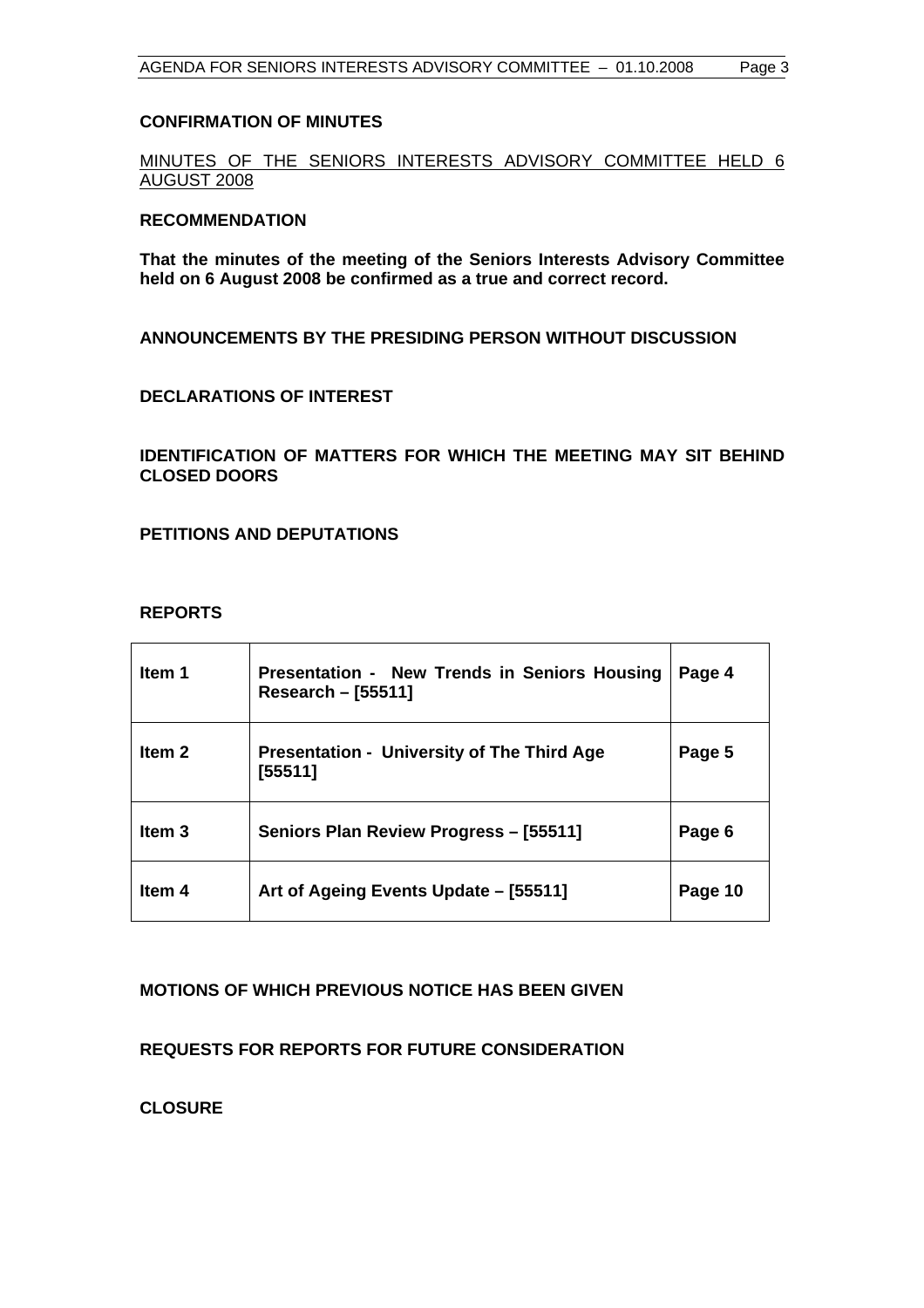## **ITEM 1 PRESENTATION - NEW TRENDS IN SENIORS HOUSING RESEARCH – [55511]**

**WARD:** All

**RESPONSIBLE** Mr Clayton Higham **DIRECTOR:** Planning and Community Development

Representatives of Re-vision and AAAJ Consulting Group, will attend the meeting to provide Committee members with a broad overview of the issues faced by seniors in relation to housing and Local Government's role in addressing these issues.

Re-vision offers a range of services that aim to promote personal and social solutions to retirement. Re-visions philosophy is that traditional ideas about retirement need readjusting now that so many seniors are healthy and active for decades beyond the traditional retirement age.

Understanding the aspirations and needs of local residents aged 50+ is a central concern of Local Government. The Re-vision team has initiated work with a number of Local Governments to explore the best mechanisms for acquiring such understanding and at the same time building social capital.

As the title of the recent Council on the Ageing (COTA) (WA) Forum on Housing – *Affordable, Accessible, Appropriate Housing for Older Western Australians* – suggests, housing for seniors is a complex and multifaceted issue. Despite the very pressing issues of housing affordability and rental stress some consistent and positive ideas for working through the complexity emerged. They include:

- having a well developed and articulated set of principles as the foundation for local strategy and actions, a way of keeping all aspects aligned with the high level planning;
- meeting people's deep wish to 'age in place': what technology and universal design have to offer:
- the character of communities that enhance the vitality of seniors: the place of urban design and zoning and the importance of intergenerational engagement;
- time to collect 'rich and thick' data about the lives lived in each community both to understand existing patterns and to shape future community attitudes;
- opportunities opening up through changes in the policies and perceived roles of the Commonwealth and State Governments.

The presentation will outline these developments and discuss how these ideas and other pressing issues in seniors interests more broadly apply in the Joondalup context. One of key points from the COTA Forum and international research is that issues associated with housing and their solutions are specific and unique to each community in which they arise.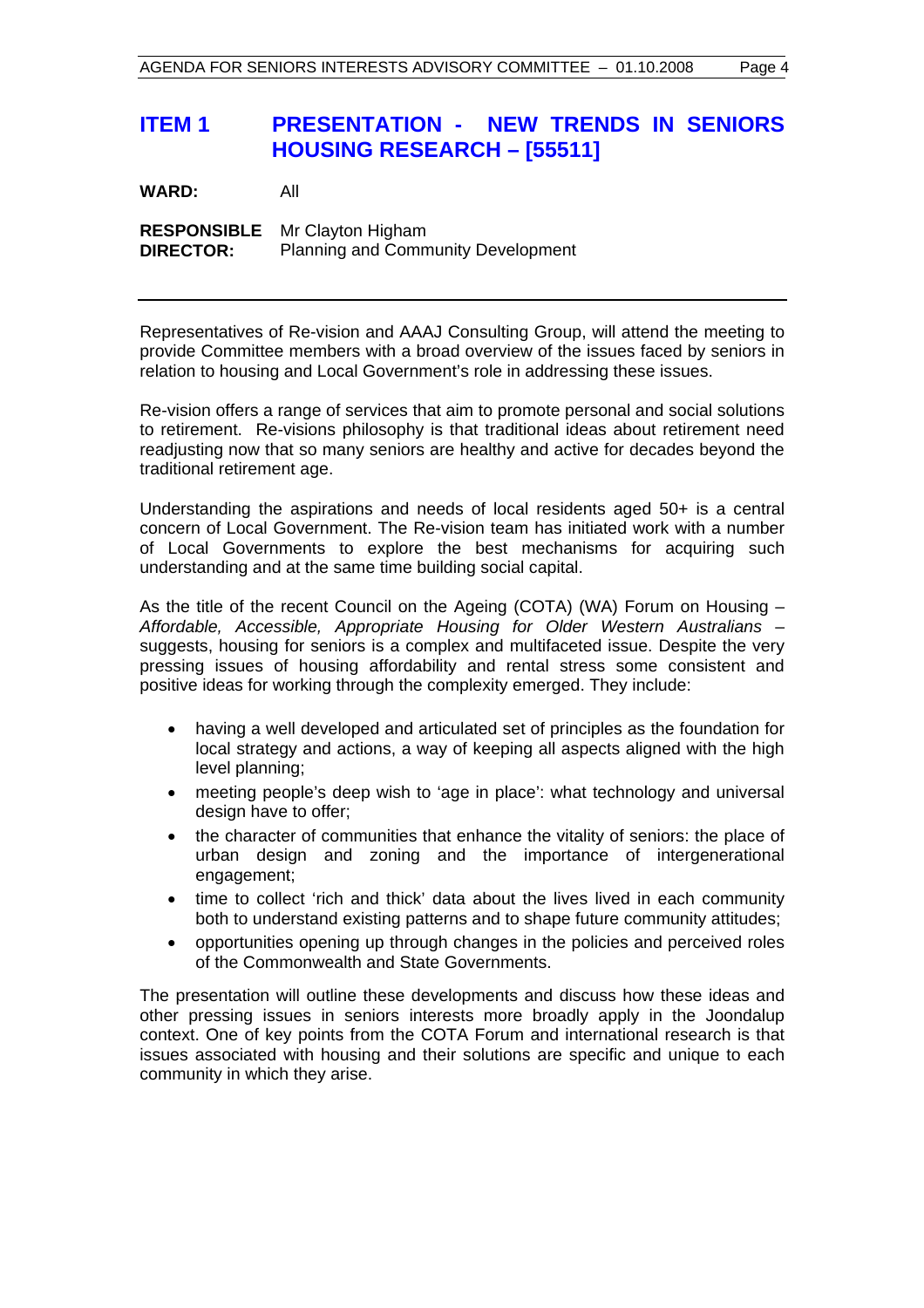#### **RECOMMENDATION**

**That the Seniors Interests Advisory Committee NOTES the presentation on New Trends in Seniors Housing Research.**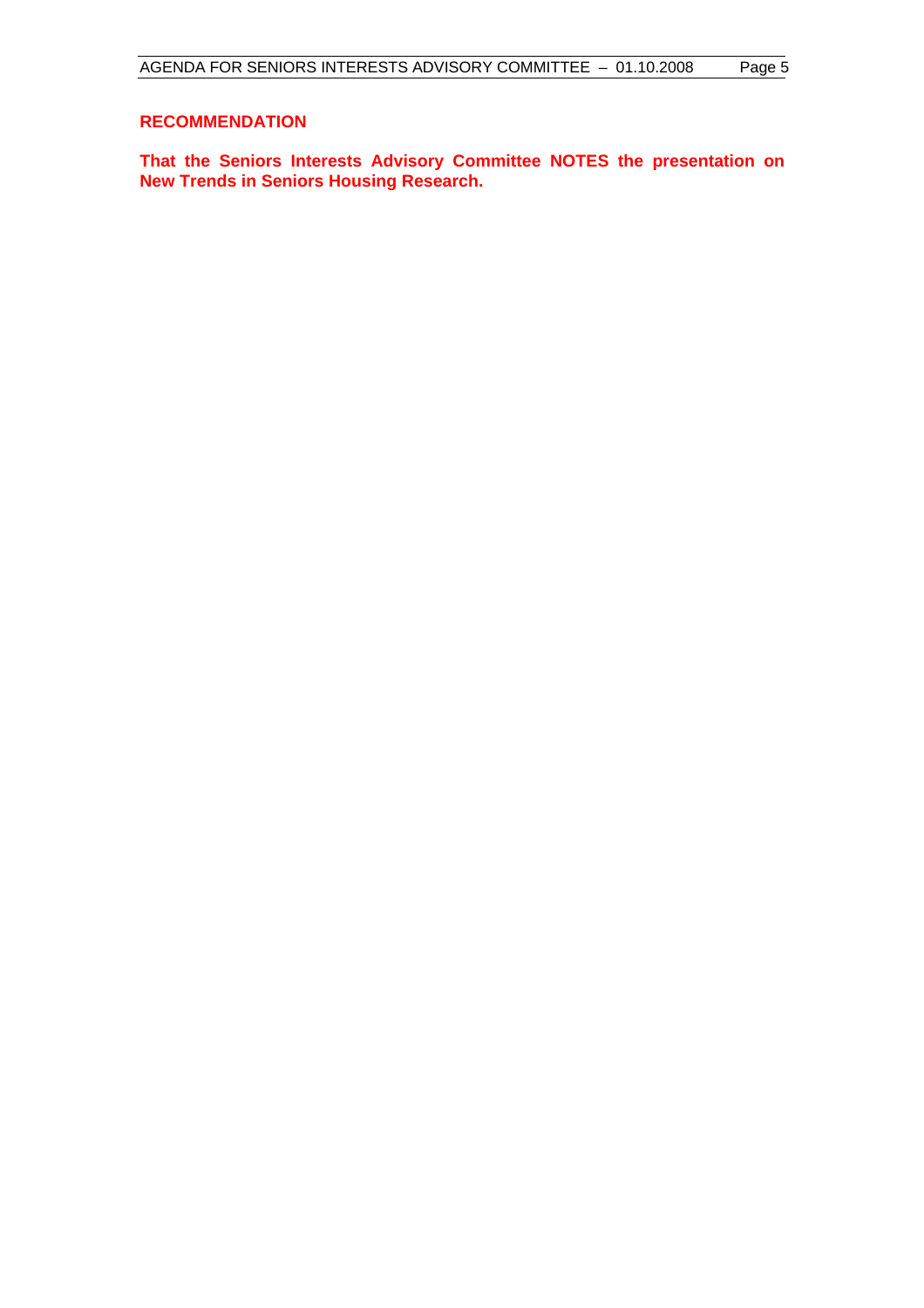## **ITEM 2 PRESENTATION - UNIVERSITY OF THE THIRD AGE – [55511]**

**WARD:** All

**RESPONSIBLE** Mr Clayton Higham **DIRECTOR:** Planning and Community Development

The President of the University of the Third Age in Western Australia will provide Committee members with information about the University of the Third Age (U3A).

The U3A provides learning opportunities for people in their retirement years that live within the Perth metropolitan area. The aim is to offer its members opportunities to interact through learning and teaching and foster the intellectual, cultural and creative abilities of its members by giving opportunities to develop new interests and learn new subjects.

In addition to activities held centrally, U3A Inc has nine regional groups. Each has a committee which organises activities and provides members with a local meeting place. U3A Inc is researching the possibility of establishing the tenth regional group within the Joondalup area. There are links to the Seniors Interests Advisory Committee through its knowledge of seniors' interests within the community and the City of Joondalup objective of promoting lifelong learning opportunities.

#### **ATTACHMENTS**

Attachment 1 University of the Third Age Information Sheet

#### **RECOMMENDATION**

**That the Seniors Interests Advisory Committee NOTES the presentation on University of the Third Age.**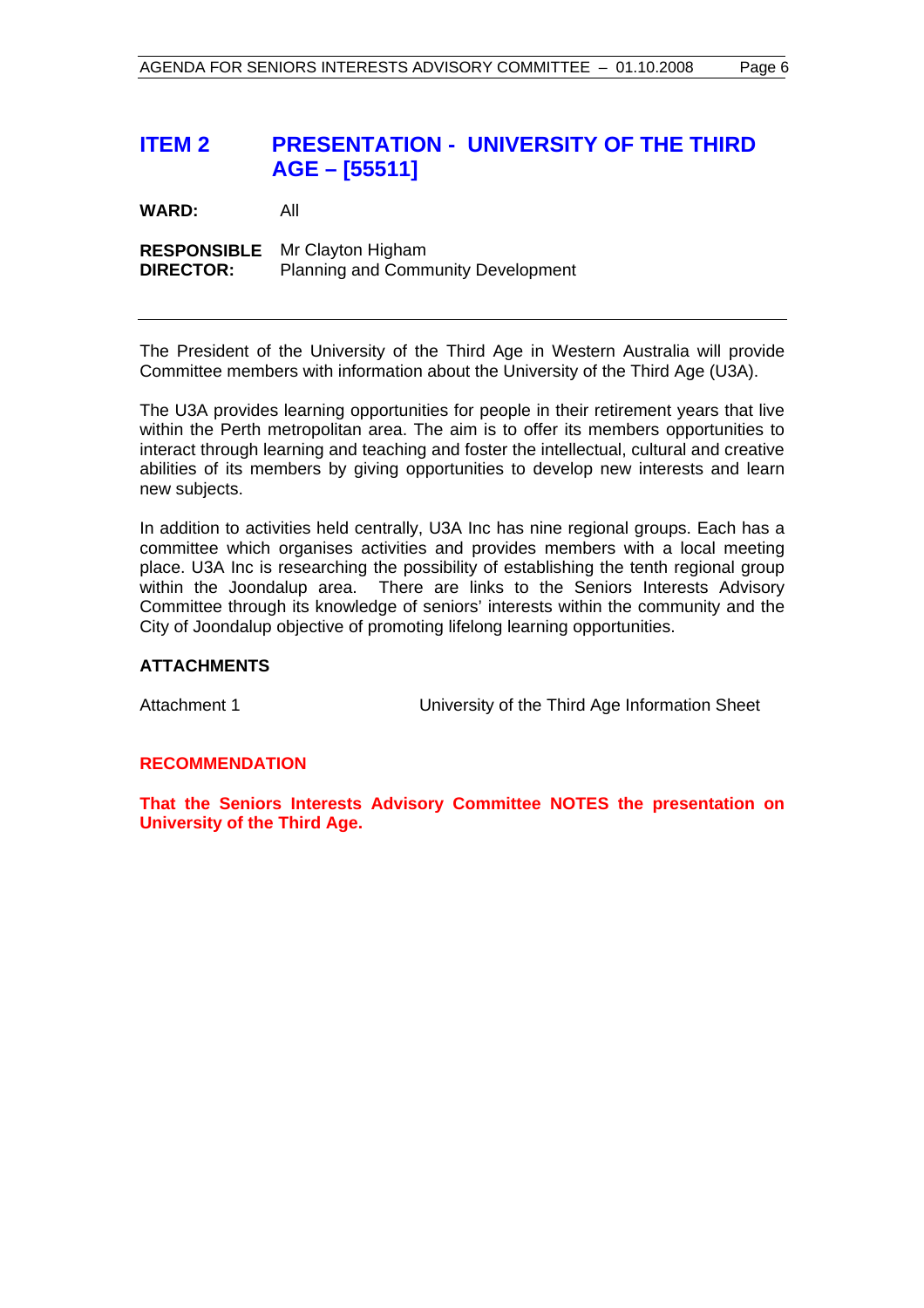## **ITEM 3 SENIORS PLAN REVIEW PROGRESS – [55511]**

**WARD:** All

**RESPONSIBLE** Mr Clayton Higham **DIRECTOR:** Planning and Community Development

#### **PURPOSE**

To provide the Seniors Interests Advisory Committee (SIAC) with information about the progress of the current Seniors Plan Review.

#### **EXECUTIVE SUMMARY**

The Seniors Plan, which was developed to guide the City in its work with seniors, is required to be reviewed every three years. The SIAC is integral to the review process and one of its objectives is to ensure that seniors' concerns are adequately represented in planning and strategic processes being developed by the City. The SIAC participated in discussions in 2007 and identified areas of priority for the City's seniors.

*It is recommended that the Seniors Interests Advisory Committee:*

- *1 NOTES progress with the review of the current Seniors Plan;*
- *2 CONTINUES to contribute to the review of the Seniors Plan 2004 2008.*

#### **BACKGROUND**

The City of Joondalup Seniors Plan Review is currently underway and key findings are forming through consultation trends which will be important in the development of the new Seniors Plan.

The *Age-Friendly Communities: A Western Australian Approach* framework has been used as a research tool for industry and community consultation which will form the basis for the new Seniors Plan 2009-2011. This framework, developed by the Department of Communities, is based on the process and key findings of the City of Melville Age–Friendly Melville Strategy: Directions for seniors and the World Health Organisation's Global Age-Friendly Cities initiative.

#### **DETAILS**

Research has been undertaken in the following areas: Outdoor Spaces and Buildings, Transportation, Housing, Respect and Inclusion, Social Participation, Communication and Information, Civic Participation and Employment and Community Support and Health Services.

Relevant City of Joondalup staff members, private organisations, not for profit and government agencies have been consulted in the development of the Plan including: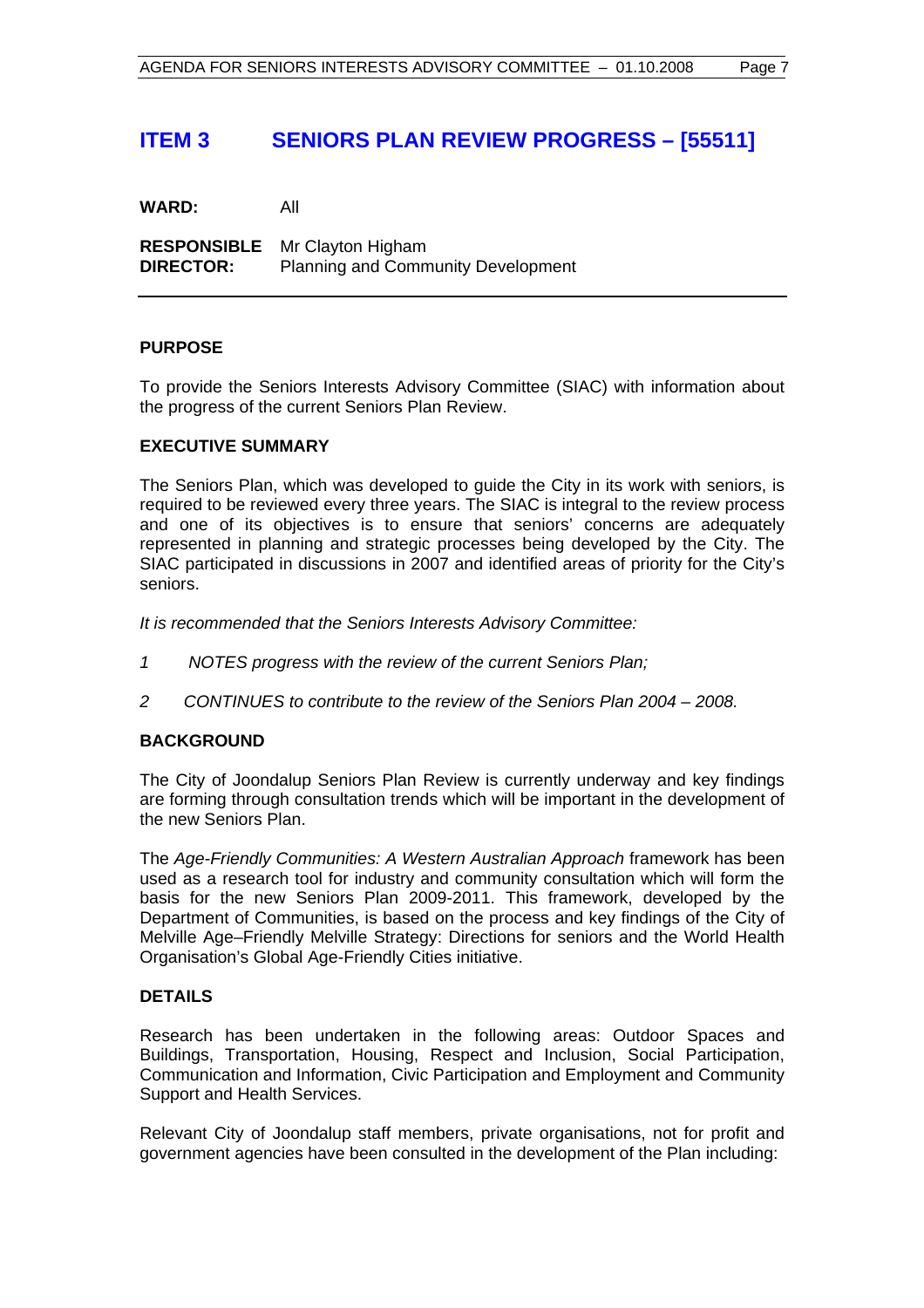|                          | - Seniors Interests Advisory      |   | <b>Older People's Rights Service</b>     |
|--------------------------|-----------------------------------|---|------------------------------------------|
|                          | Committee                         | - | <b>WA Retirement Complexes Residents</b> |
|                          | Office for Seniors Interests and  |   | Association                              |
|                          | Carers                            |   | - Telecross (Red Cross program)          |
|                          | Centrelink                        |   | - Council on the Ageing                  |
| -                        | <b>Edith Cowan University</b>     |   | <b>Aged and Community Services WA</b>    |
|                          | - Public Transport Authority      |   | <b>Community Newspapers</b>              |
| $\qquad \qquad -$        | <b>Chronic Disease Management</b> |   | - Sorrento Bowling Club                  |
|                          | Team                              |   | - Lakeside Shopping City                 |
|                          | - WA Police                       |   | - Imperial Ballroom                      |
|                          | University of the Third Age       |   | Joondalup Health Campus                  |
|                          | <b>Commonwealth Carelink</b>      |   | Vario Health Institute                   |
| $\overline{\phantom{0}}$ | <b>Community Vision</b>           |   | Advocare                                 |
|                          | <b>Act Belong Commit</b>          |   | Concordia Lutheran Church                |
|                          | Citizen's Advice Bureau           |   |                                          |
|                          | <b>Volunteering WA</b>            |   |                                          |
|                          |                                   |   |                                          |
|                          |                                   |   |                                          |

The findings from the consultation process will be collated into a draft Plan which will be available for public comment. Public comment will be actively sought and considered in the final draft process. The final draft Seniors Plan 2009 - 2011 will be submitted to Council for approval by December 2008.

Key themes from the Seniors Review focus groups include:

#### **Transport**

A main concern for seniors is transport, especially for one-off medical appointments. Taxis are considered expensive and often unreliable. The main barrier for seniors to participate in community events is the lack of transport. To ensure their participation, accessible transport must be available.

For those with their own vehicle, parking is the main problem. More accessible bays are requested. Several participants believe the introduction of paid parking in the City will decrease the number of senior visitors.

#### **Intergenerational Community Participation**

Intergenerational activities have been suggested as a way to help break down barriers between age groups. Many seniors feel they are "separated as a different species" in community events, with the generational gap growing larger.

#### **Social Isolation**

Social isolation has been highlighted as a major concern keeping many seniors from participating in their community. Findings indicate that more emphasis needs to be put on the benefits of remaining involved in the community in terms of health, wellbeing and the prevention of depression.

#### **Public Spaces and Facilities**

Participants suggested that green spaces and public facilities available in the City are under utilised. They are considered to be inviting and attractive, but more planning is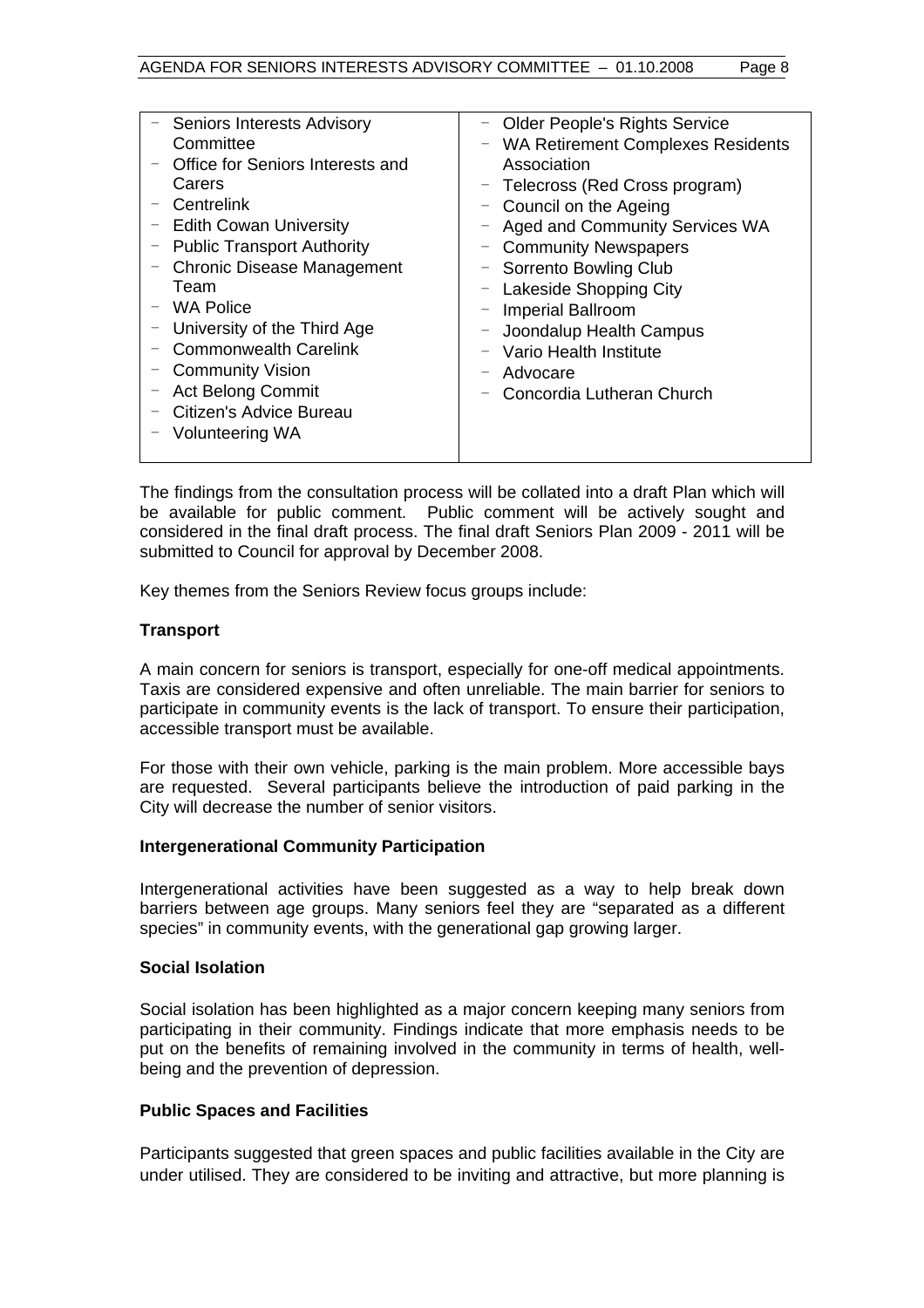required to ensure spaces and facilities are utilised to capacity. Lack of or insufficient seating has been identified by participants.

Ideas giving different uses to the parks and public facilities included:

- the installation of outdoor gyms with accompanying programs to encourage usage;
- increased seating in public spaces, which is important to seniors for resting;
- increased numbers of barbeques and communal areas;
- provide appropriate access public facilities (i.e. provision of ramps).

#### **Link to Strategic Plan:**

The provision of services, events and activities for seniors by the City is linked to the Strategic Plan through the outcomes, objectives and strategies under the Strategic Plan Key Focus Area- Community Wellbeing; The City of Joondalup is committed to enhancing the wellbeing of all people in the community – socially, emotionally, culturally and physically.

#### **Legislation – Statutory Provisions:**

Not Applicable.

#### **Risk Management considerations:**

The City has an ageing population and by implementing the tasks of the Seniors Plan, it is implementing measures that will benefit residents now and in the future, as well as assisting in preventing relevant issues from escalating.

#### **Financial/Budget Implications:**

Budget Amount: \$ 2000

Associated costs of the review will include advertising and printing of posters and pamphlets to promote the review to community members. Funds have been allocated in the 2008/09 budget to assist with the implementation of the Seniors Plan.

Any future initiatives that may be undertaken by the City as a result of their inclusion in the Seniors Plan would need to seek funding approval through normal Council budget allocation processes.

#### **Policy implications:**

The existing policies that are deemed to have the most impact on seniors are:

- access and inclusion (access to community facilities and public space: overcoming barriers that could prevent participation in community activities);
- rates (reduced rates for seniors);
- fees and charges (reduced fees for seniors for some services);
- use of community facilities (accommodation provided free of charge to seniors groups under the "subsidised use" policy).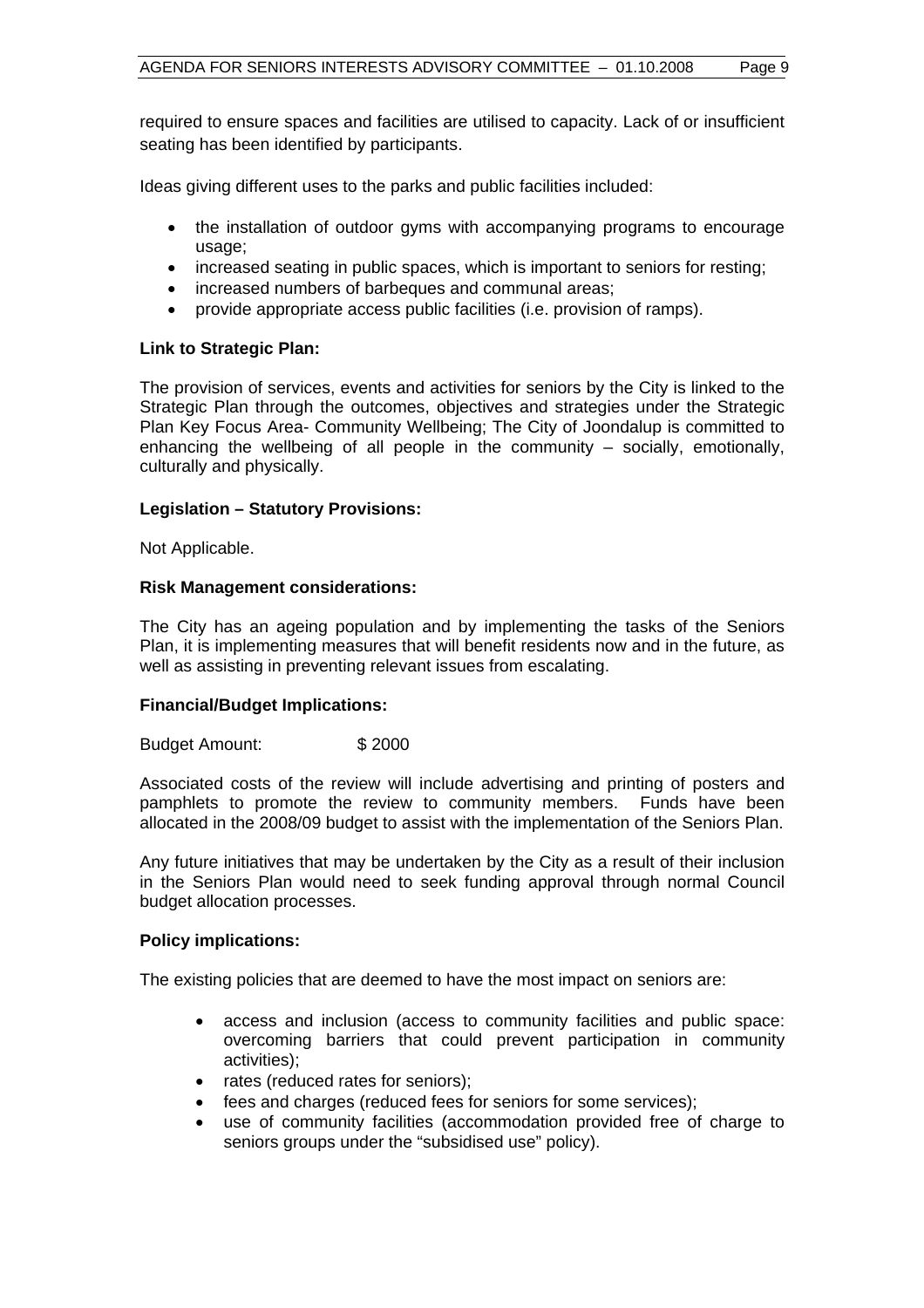#### **Regional Significance:**

Not Applicable.

#### **Sustainability implications:**

Not Applicable.

#### **Consultation:**

A consultation plan has been developed to ensure that the Plan captures current issues, trends and concerns.

#### **COMMENT**

The community-wide consultation process designed to review the Seniors Plan 2004 –2008 has been well received from all stakeholders. A reviewed plan, delivered after wide consultation, will provide the City with a working document, aligned with other components of the Community Development Strategy.

#### **ATTACHMENTS**

Attachment 1 Seniors Plan 2004 - 2008

#### **VOTING REQUIREMENTS**

Simple Majority.

#### **RECOMMENDATION**

**That the Seniors Interests Advisory Committee:** 

- **1 NOTES progress with the review of the current Seniors Plan;**
- **2 CONTINUES to contribute to the review of the Seniors Plan 2004 2008.**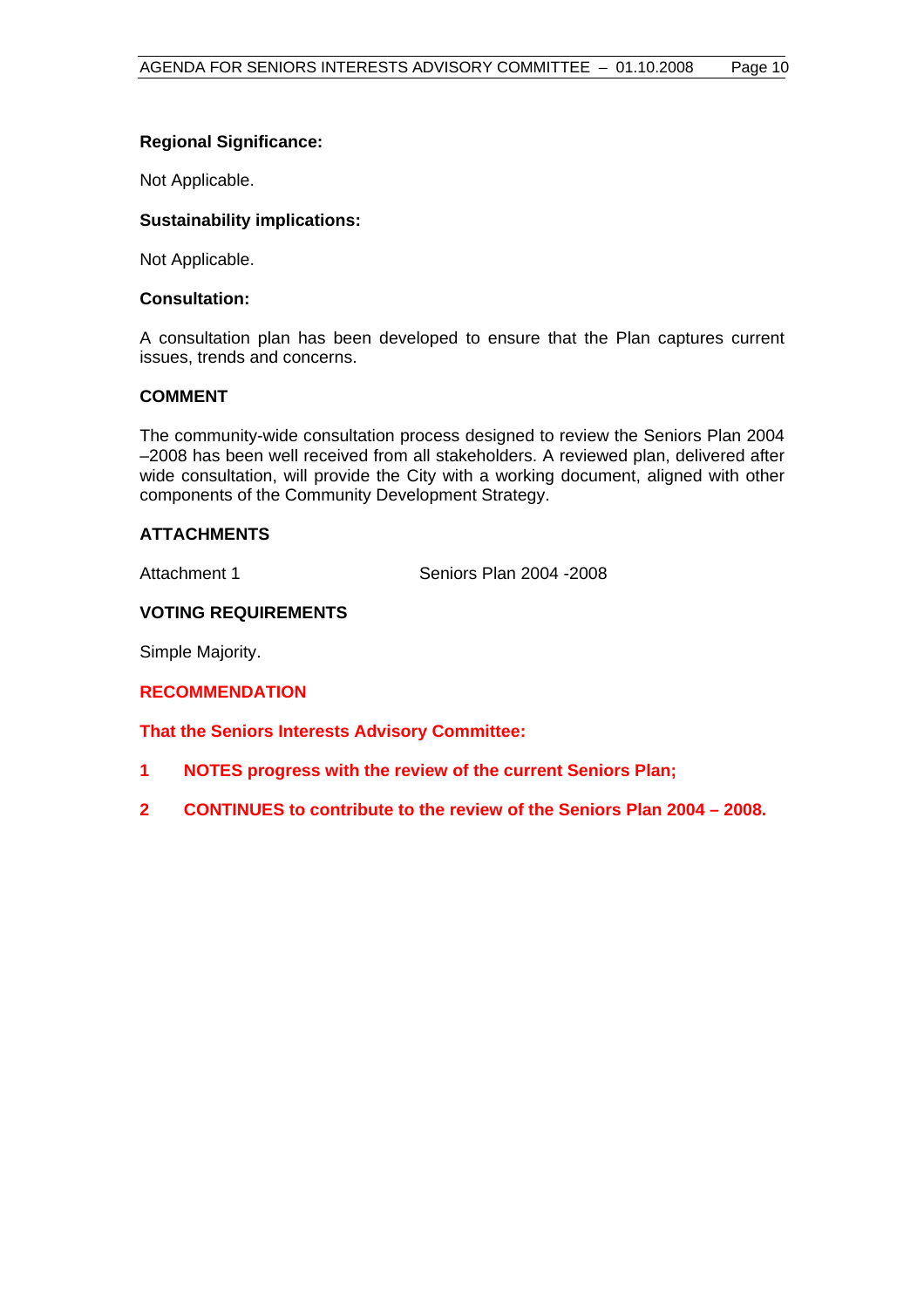## **ITEM 4 ART OF AGEING EVENTS UPDATE – [55511]**

**WARD:** All

**RESPONSIBLE** Mr Clayton Higham **DIRECTOR:** Planning and Community Development

#### **PURPOSE**

To provide the Seniors Interests Advisory Committee (SIAC) with an update on the City of Joondalup Art of Ageing seniors events.

#### **EXECUTIVE SUMMARY**

The Art of Ageing events reflect the objectives of the Seniors Plan 2004 –2008 to hold an annual seniors event for residents of the City. The events continue to promote the principles of holistic positive active ageing, with a theme, activities and a name complementing this concept.

Interested members of the SIAC Committee are involved in the organising team on a voluntary basis.

The Art of Ageing in 2008 comprises of two half day senior events held four times a year in May, August, October and December:

- Tuesday 13 & Thursday 15 May
- Tuesday 12 & Friday 15 August
- Monday 13 & Wednesday 15 October
- Thursday 4 & Friday 5 December.

#### **BACKGROUND**

The August Art of Ageing events proved to be as popular as the May events with over 200 participants.

The first event which was held on 12 August 2008 was hosted by the Woodvale Senior High School with the students assisting in setting up the event, ushering participants to the auditorium and preparing and serving morning tea. The event commenced with a uniquely African cultural experience. *Azazu,* a drumming, singing and dancing group of newly arrived African students from Koondoola Primary School delighted the seniors. The children later joined in collaboration from African Drumming Workshop facilitator Russell Burrows from *African Rhythms.* Students from the Woodvale Senior High school Specialist Music Program impressed the audience with their unique and talented performances. The event concluded with a free sausage sizzle. A mini expo featured intergenerational programs and other relevant information from several service providers:

- City of Joondalup Community Information
- School Volunteer Program
- Tales of Times Past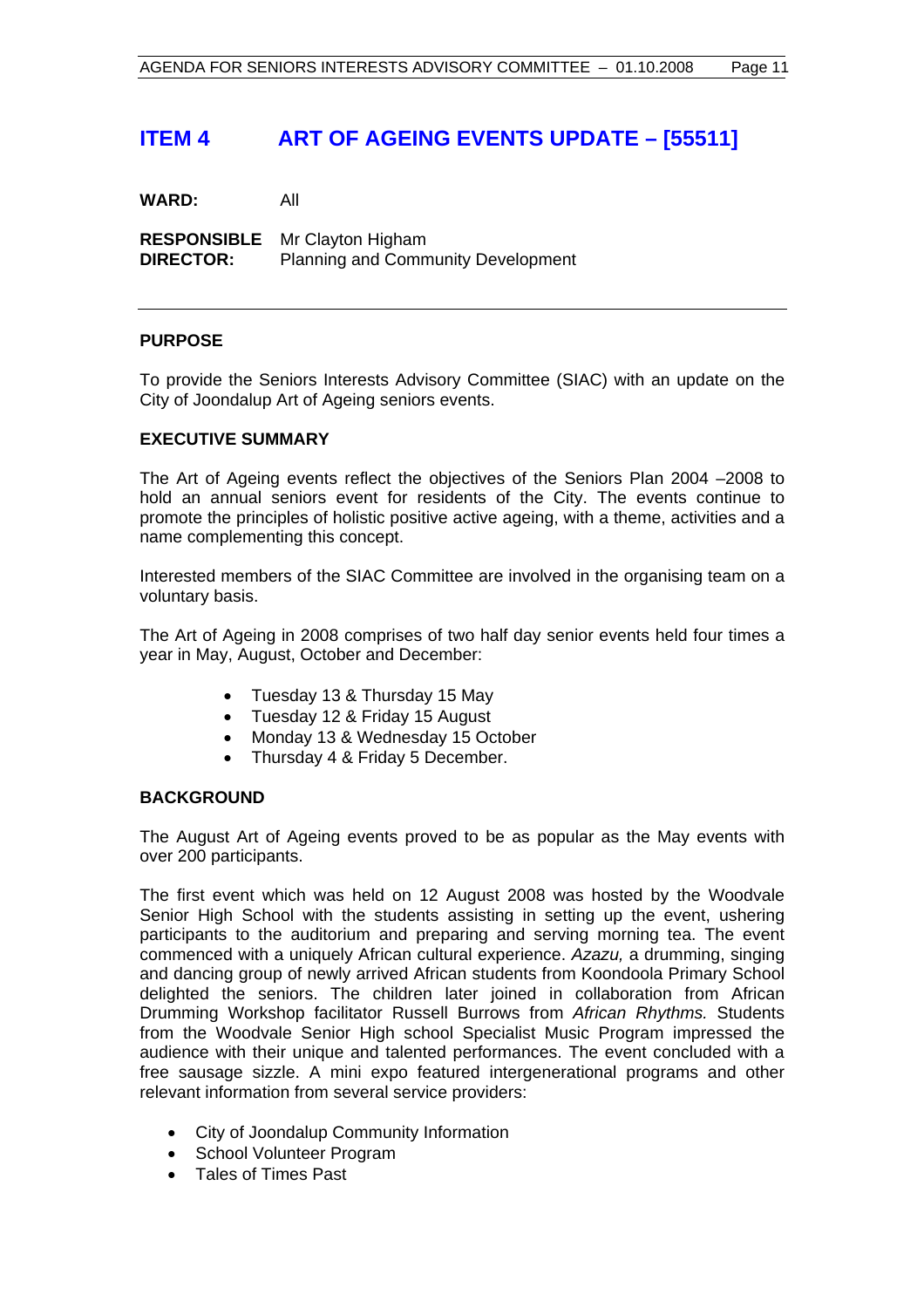- Older Peoples Rights Service
- Commonwealth Carelink Centre
- Independent Living Centre
- CLAN (Care Leavers Of Australia Network)

The second event on 15 August 2008 was held at the City's Reception Centre. The event commenced with a special performance by the popular singing performer James Dee, winner of the Al Martino Award, followed by morning tea and a screening of classic feature film Roman Holiday starring Gregory Peck and Audrey Hepburn. The event included a mini expo with giveaways from WA recreation and holiday providers and other services providers including:

- City of Joondalup Community Information
- Platinum 50 Plus
- Department of Environment and Conservation
	- Nearest to Nature
		- Health Parks Healthy People
- Botanic Golf
- The Maze
- Joondalup Resort
- Tourist Bureau
- Have a Go news
- Seniors Recreation Council
- **Experience Perth**
- Commonwealth Respite and Carelink Centre
- CLAN (Care Leavers Of Australia Network)
- Joondalup Volunteer Resource Centre
- Tales of Times Past
- Older Peoples Rights Service
- Seniors Card
- Australian Tourist Times Newspaper

#### **DETAILS**

Promotion is currently underway for the October Art of Ageing events.

#### **Monday 13 October 9:30am – 12:30pm**

October Art of Ageing events will be held at the Kingsley Park Clubrooms. The event will include an informative session on the topic of arthritis, and a performance by production group Agelink Theatre. *As Ships Pass By* celebrates life along the waters edge in Perth during the first 50 years of the last century. The event will feature a mini health expo in the foyer.

#### **Wednesday 15 October 9:30am – 12:30pm**

The event will include a session outlining City of Joondalup services for seniors and a variety show by local comedic theatre group Bullseye Productions.

A morning tea will be provided on both dates.

Planning is in progress for December Art of Ageing Events.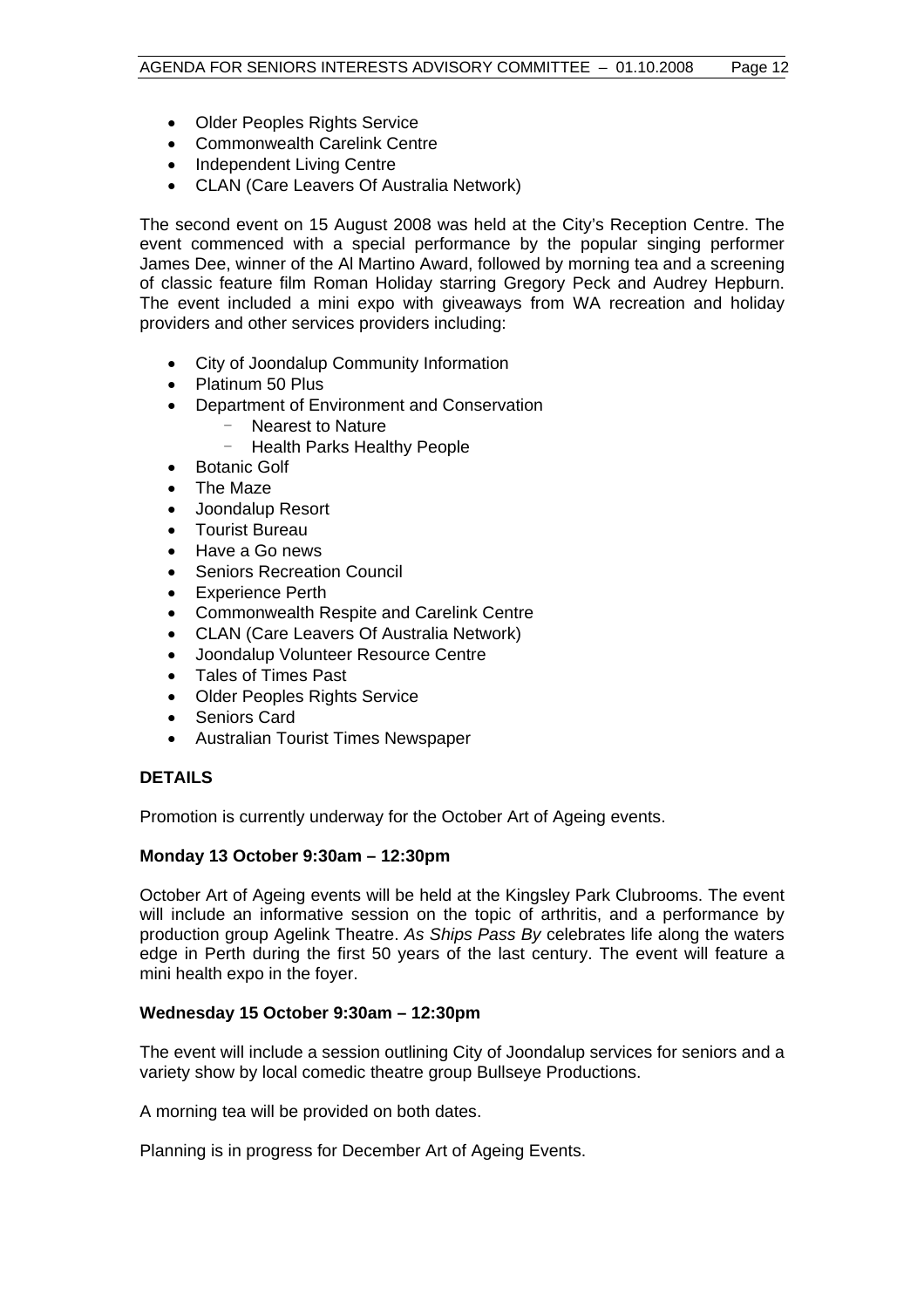#### **Issues and options considered:**

Not Applicable.

#### **Link to Strategic Plan:**

The provision of services, events and activities for seniors by the City is linked to the Strategic Plan through the outcomes, objectives and strategies under the Strategic Plan Key Focus Area- Community Wellbeing; The City of Joondalup is committed to enhancing the wellbeing of all people in the community – socially, emotionally, culturally and physically.

#### **Legislation – Statutory Provisions:**

Not Applicable.

#### **Risk Management considerations:**

Not Applicable.

#### **Financial/Budget Implications:**

| Account No:           | 434-A4314-3364-4310             |
|-----------------------|---------------------------------|
| <b>Budget Item</b>    | <b>Production Costs,</b>        |
|                       | <b>Printing and Advertising</b> |
| <b>Budget Amount:</b> | \$15,385                        |
| <b>YTD Amount:</b>    | \$6,988                         |

#### **Policy implications:**

Not Applicable.

#### **Regional Significance:**

Not Applicable.

#### **Sustainability implications:**

Not Applicable.

#### **Consultation:**

Not Applicable.

#### **COMMENT**

The new two half day format has proved to be a good format for seniors and has been well received by the community.

#### **ATTACHMENTS**

Nil.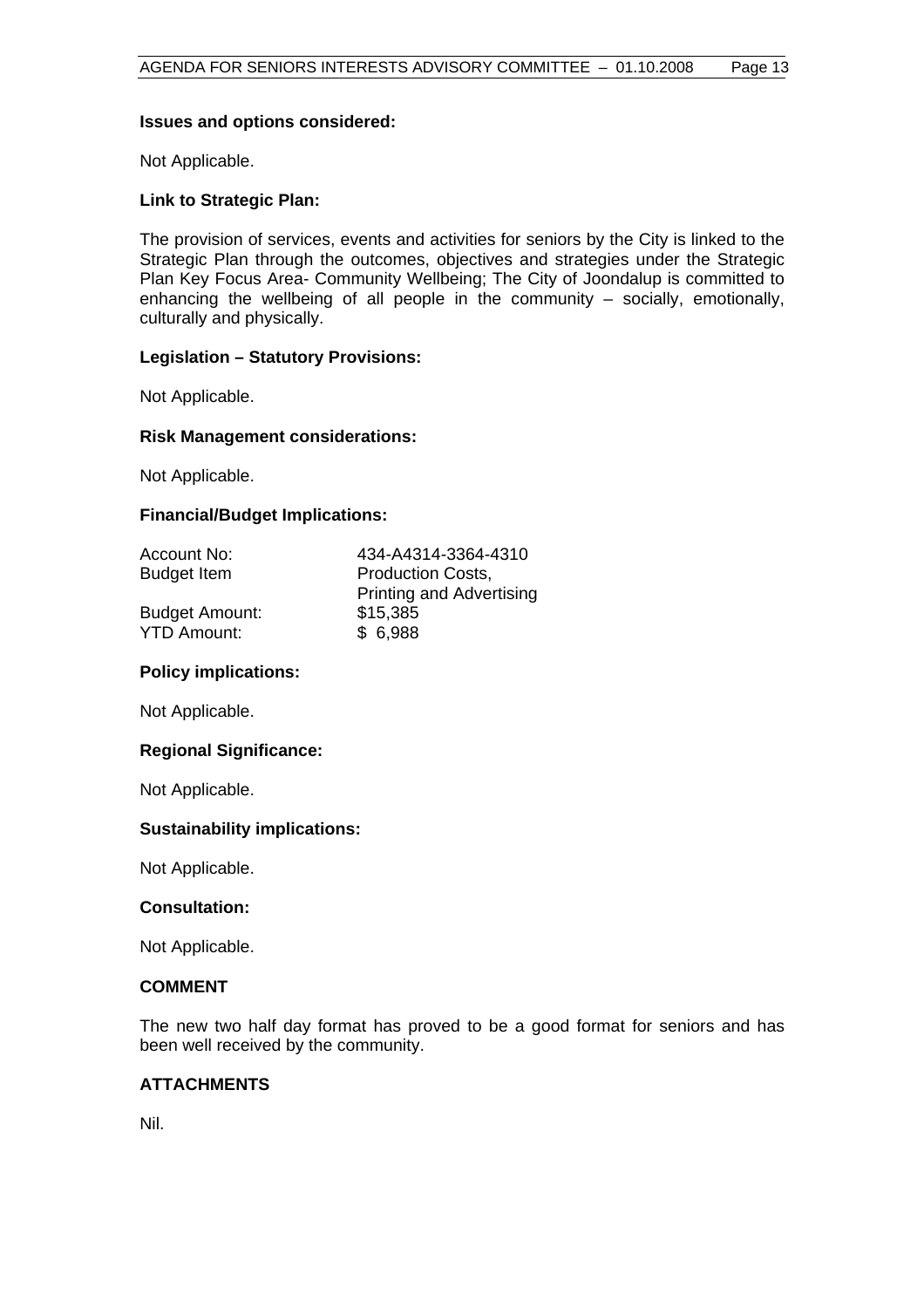#### **VOTING REQUIREMENTS**

Simple Majority

#### **RECOMMENDATION**

**That the Seniors Interests Advisory Committee NOTES the information provided in the Report.**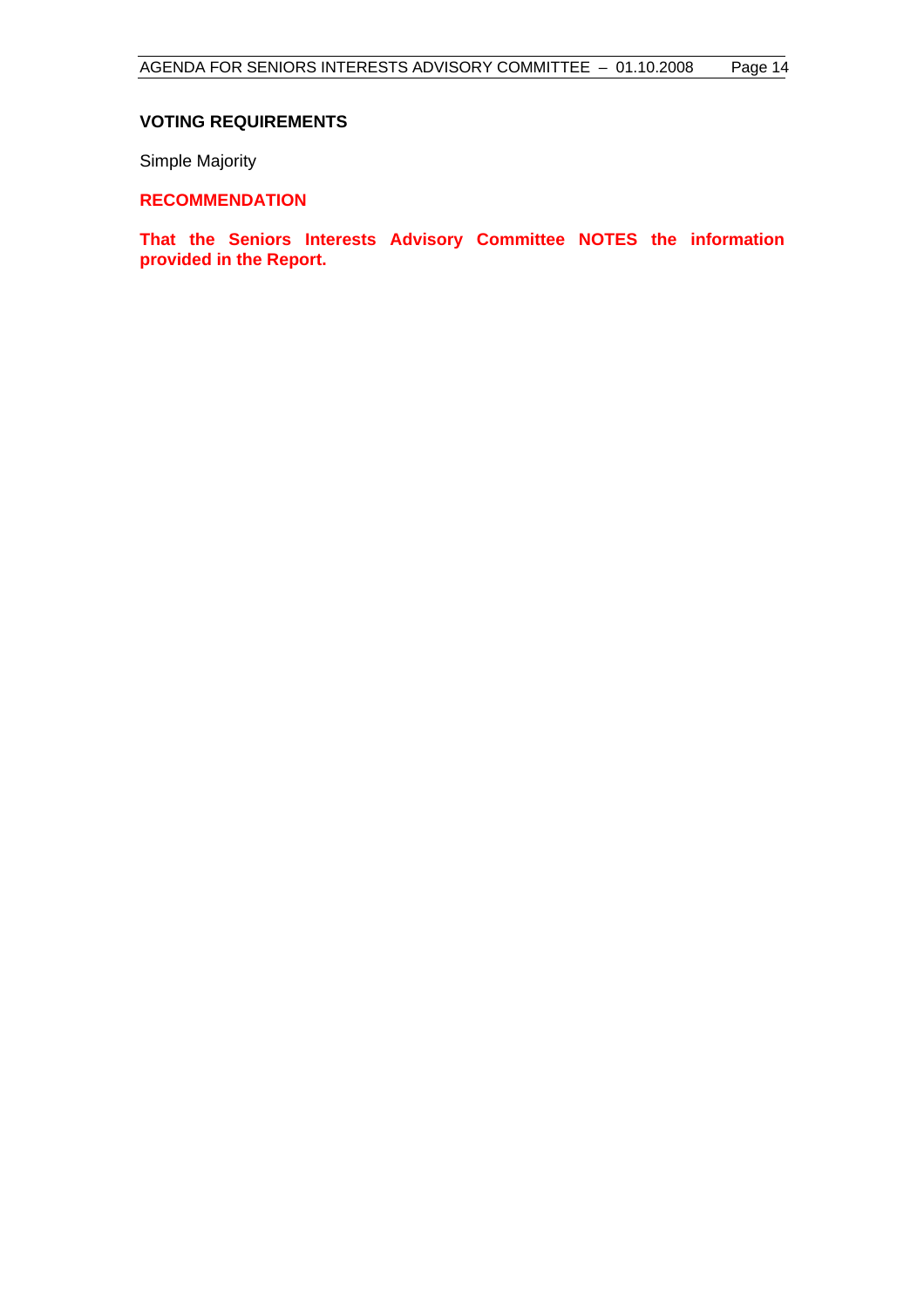

## **APPENDICES FOR AGENDA OF SENIORS INTERESTS ADVISORY COMMITTEE**

| <b>ITEM</b>       | TITLE                                                                                                  | <b>APPENDIX</b> | <b>PAGE</b> |
|-------------------|--------------------------------------------------------------------------------------------------------|-----------------|-------------|
| Item <sub>2</sub> | Presentation - University of The Third Age - [5551]<br>- University of the Third Age Information Sheet |                 |             |
| Item <sub>3</sub> | Seniors Plan Review Progress - [55511] - Seniors<br>Plan 2004 - 2008                                   | 2               |             |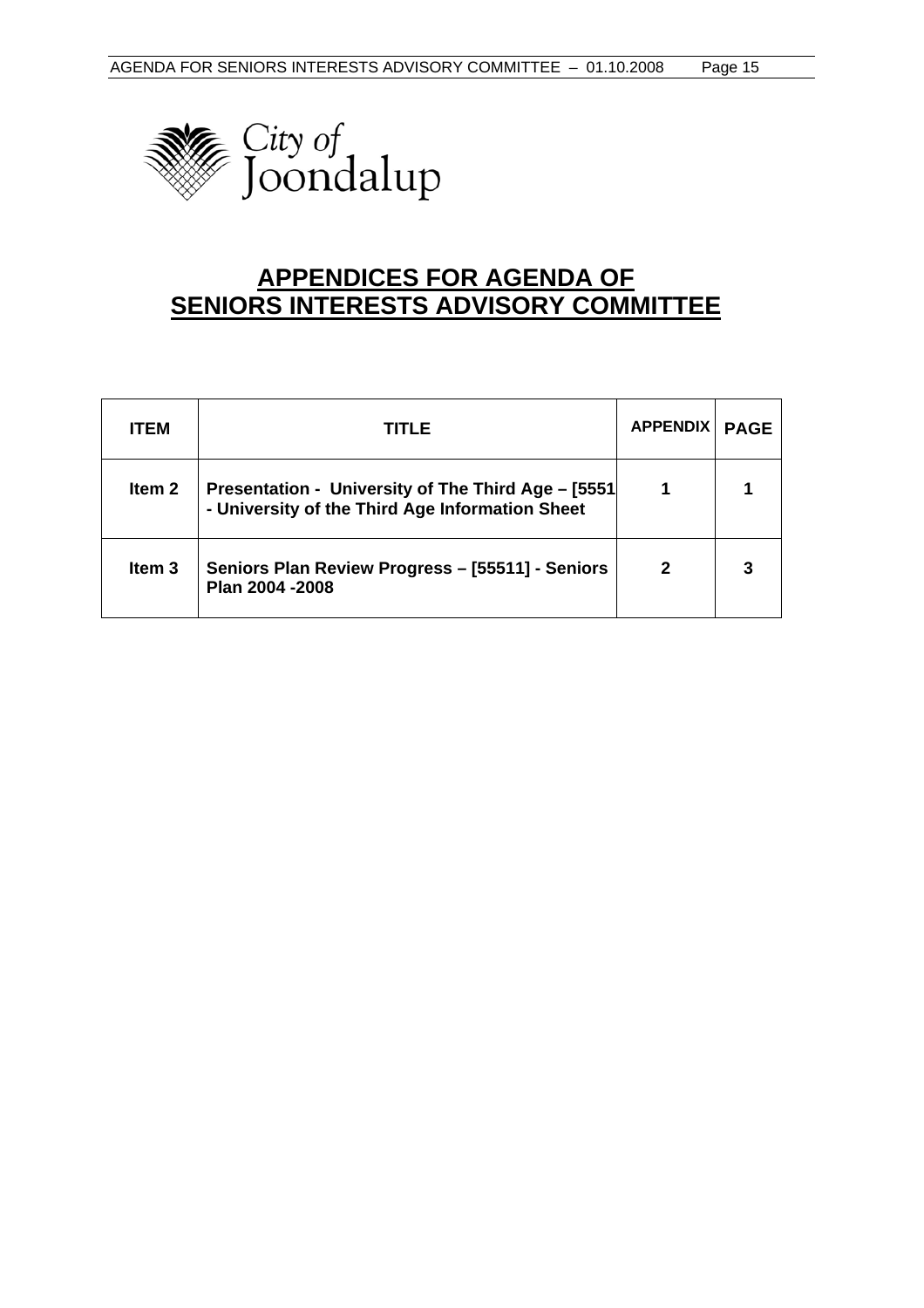#### UNIVERSITY OF THE THIRD AGE (UWA) Inc. U3A (UWA) Inc.

#### **Aims and Objectives**

U3A (UWA) was founded in 1986 to provide learning opportunities for people in their retirement years who live in the Perth Metropolitan area. It is open to anyone over the age of 50 who is no longer in full time employment and aims to give members the opportunity to develop new interests and learn new subjects U3A (UWA) aims to offer its members opportunities to interact through learning and teaching, without distinction between those who learn and those who teach, and thereby foster the intellectual, cultural and creative abilities of its members.

#### History of U3A

Some people find the title University misleading. It is based on the mediaeval word 'universitas', that is a group of people getting together to learn for the sheer pleasure of learning. Started in Toulouse, France in 1972, it s object is to provide learning opportunities for seniors in an informal and unstructured environment quite different from that provided by professional educational organisations. The concept became so popular that U3A groups began to develop in many European countries and are now found throughout the world. U3A was introduced into Australia at Monash University, Victoria in 1985 and has since spread throughout Australia to every state as well as the Northern Territory.

U3A was founded in Western Australia in 1986 through the foresight and energy of a staff member of the Extension Services of the University of Western Australia, hence the title U3A (UWA). Although we are an autonomous, voluntary body, the University of Western Australia assists us in many ways.

#### **Entry Requirements**

No entry qualifications are required and no examinations or diplomas are given. People who have never had the opportunity to continue their studies discover latent talents both as students and course leaders. U3A is an entirely voluntary organisation and its success depends on the willing participation of members at all levels, be it in helping to run a course, helping with the administration of the organisation, as an occasional speaker to groups or simply by taking part in what is offered. The success of U3A at any given time depends entirely on what its members are able and willing to do.

#### What does U3A (UWA) Offer?

We run study groups, occasional workshops and seminars, lectures and from time to time educational outings. Members of U3A (UWA) are eligible to attend any of these activities, subject to availability. Other activities include:

U3A in the City Courses held at the Alexander Library in Perth Cultural centre run fortnightly or monthly for four or eight sessions over a period of two semesters - March to June and August to November. All tutors come from our own members who offer their services voluntarily. Subjects vary widely but have included: Languages, Mediaeval European History and the Pre Colombian History of Peru, Creative Writing, Aboriginal Culture, Algebra, Chess, Geology, Literature, Chemistry for the Layman, Play Reading. Poetry, Art Appreciation, Western Philosophy and Public Speaking. Currently there are more than 20 different courses on offer in these City Courses and where there is a demand for a particular course every effort is made to introduce it.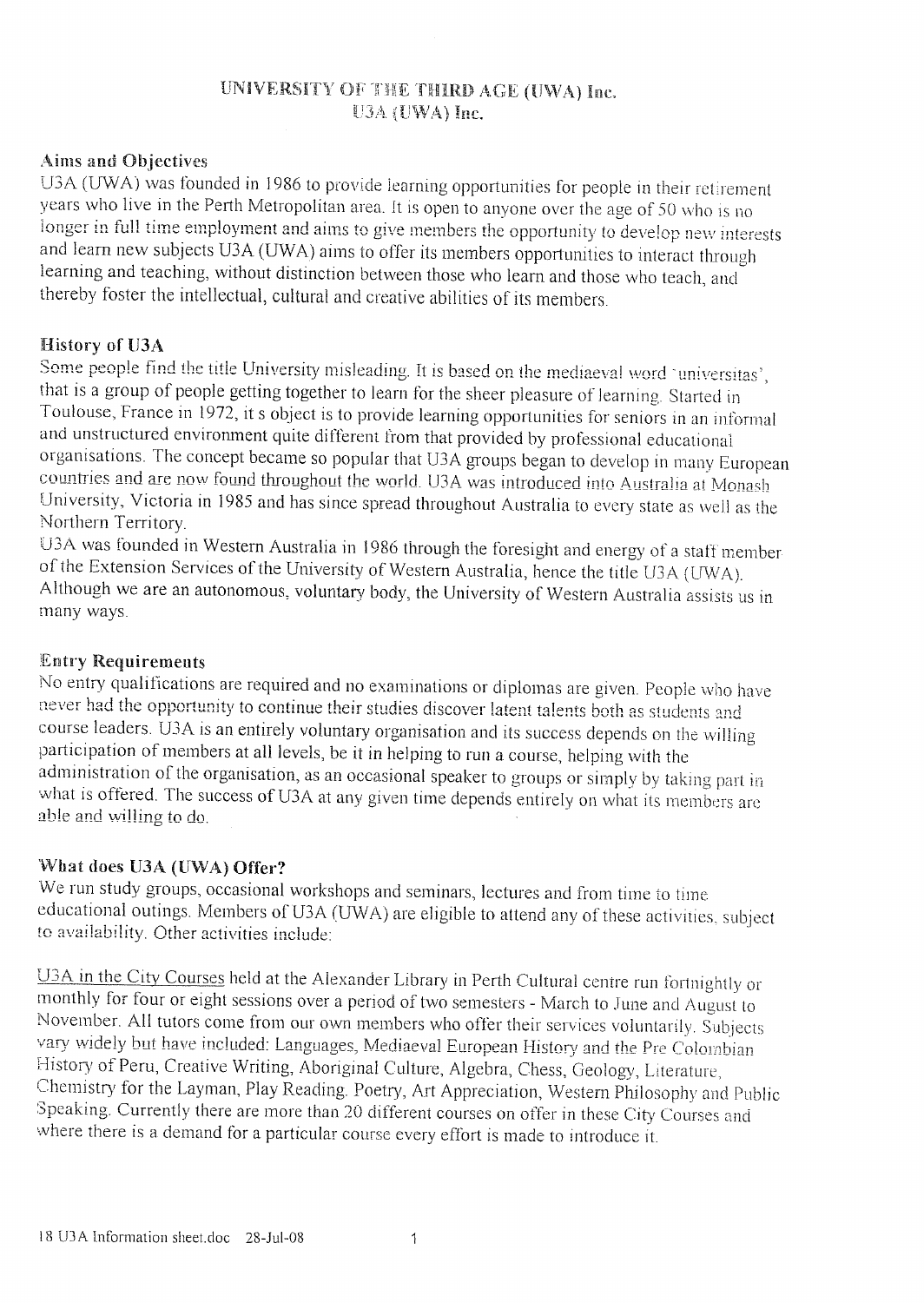#### Monthly Sunday Lecture on UWA campus

A lecture is held on the first Sunday in the month in a UWA lecture theatre. Professional speakers give their time freely to speak to us on a theme topic. Past themes have been 'The Challenges of Change', 'Concepts of Culture'. 'Aspects of the 20th Century' and 'Ethics'. These lectures are free to U3A (UWA) members; a charge of \$2 is made to visitors.

#### Monthly Citiplace Lecture

Lectures are now held on the fourth Tuesday of each month at the Citiplace Community Centre, City Station Complex, Perth. This step was taken to accommodate those members who find it impossible to attend the Sunday lectures. Past themes have been 'Communication', 'Caring for the Fnvironment'

#### Seminar

For some years we have held a one day seminar with Guest Speakers, and together with lunch and morning and afternoon tea the cost about \$20. Visitors are welcome and pay a small surcharge. Past seminars have included 'Improving with Age - Growing Older in Fine Style'. 'The Future of Dance & Drama in Western Australia', 'Humour', 'Fashion'.

#### Newsletter

A quarterly newsletter keeps members informed of matters of general interest and includes a calendar of events for the whole organisation.

#### REGIONS

In addition to activities held centrally, U3A (UWA) has nine regional groups. The activities are organised by Regional Committees and give members a meeting place near to where they live. Our Regions offer general meetings weekly, fortnightly, or monthly. These usually include a guest speaker or a talk by a member of the organisation. They also run special interest study groups, the number and subjects vary from region to region. Occasional educational outings also form part of the regional programmes. As with all U3A (UWA) activities regional activities are open to all members subject to availability.

#### Cost

Annual membership is \$30 and covers the monthly Weatherburn and Citiplace lectures, newsletter, and general administration. Our membership year is from 1st January to 31st December. A small charge, usually \$1-2 a time is made at regional meetings and for U3A in the City courses to cover hire of premises, photocopying etc. Pre-enrolment for U3A in the City courses is essential and full payment is made on enrolment day.

For further information please contact:

 $U3A$  (UWA) Inc. **University Extension** The University of Western Australia **CRAWLEY 6009** 

Telephone 5488 1857 E-mail: info@u3auwa.org Website: www.u3auwa.org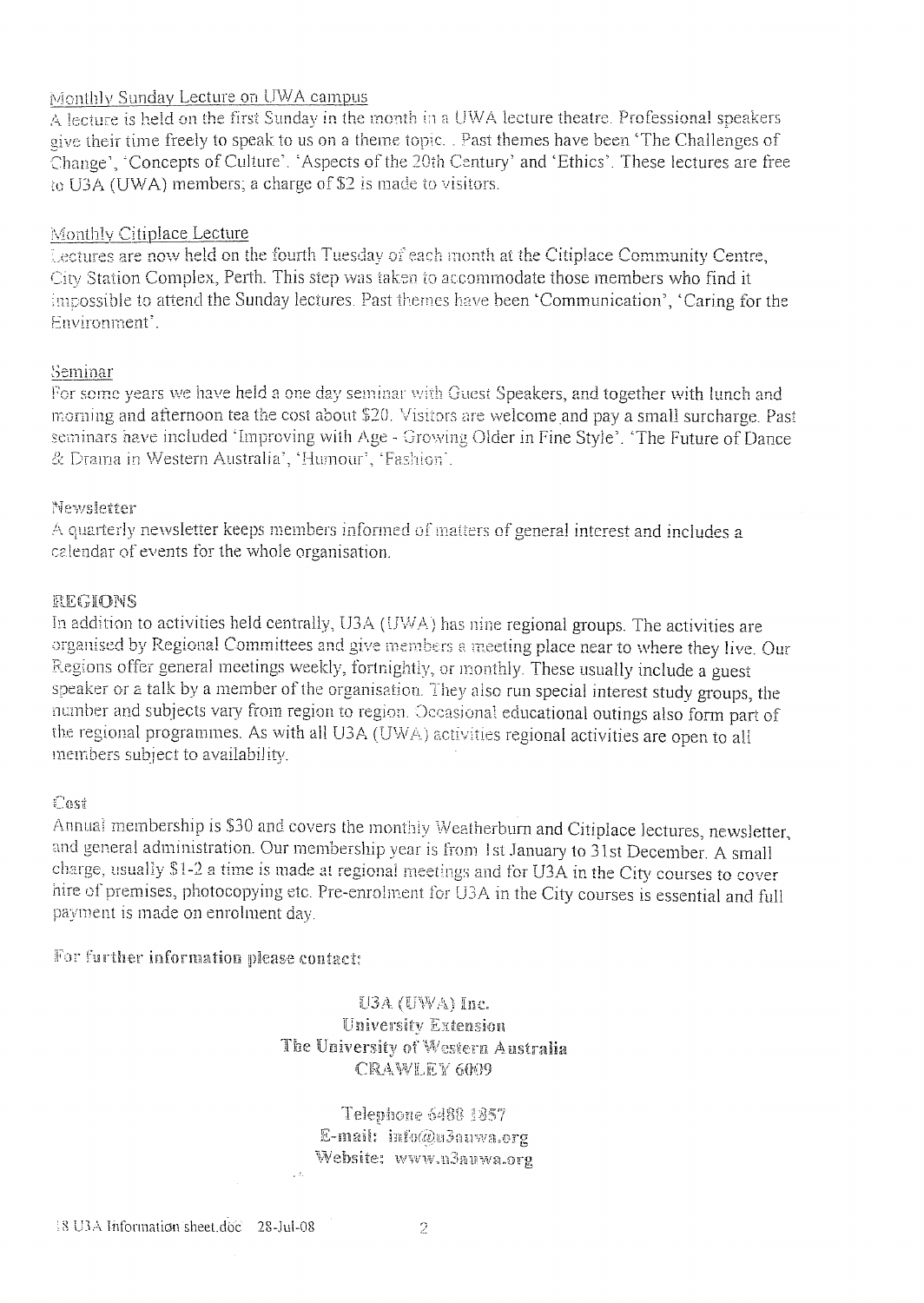**Seniors Plan 2004 - 2008** 



# SENIORS PLAN 2004 - 2008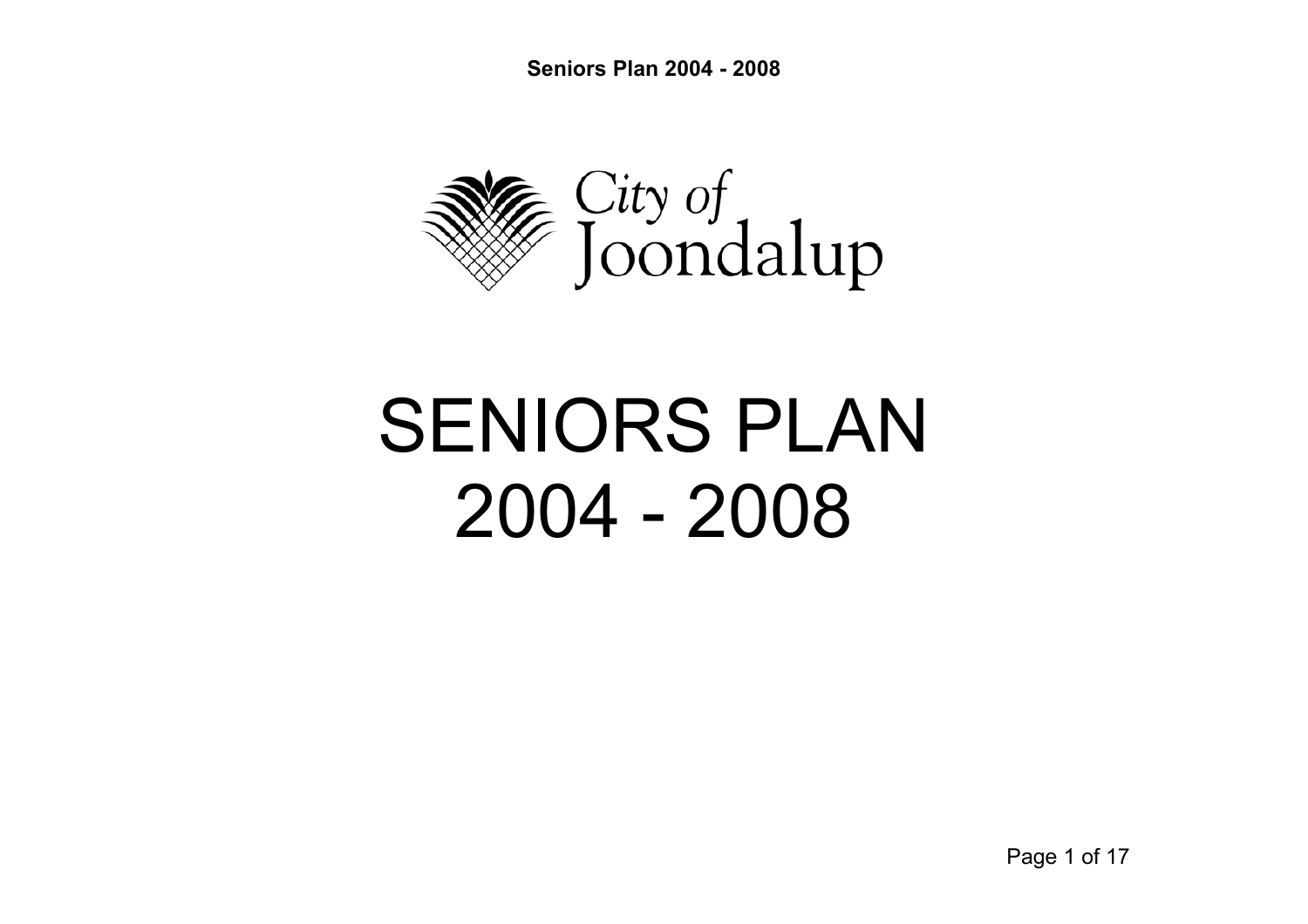OUTCOME: The City of Joondalup is recognized globally as a community that values and facilitates Lifelong Learning OBJECTIVE 1.1 To develop, provide and promote a diverse range of lifelong learning opportunities STRATEGY 1.1.3 Support whole-of-life leaning and creation of knowledge opportunities

| <b>ACTION</b>                                                                                                  | <b>TASKS</b>                                                                                                                                       | <b>TIME</b><br><b>FRAME</b> | <b>RESOURCES</b>             | <b>PERFORMANCE</b><br><b>INDICATOR</b>                                                | <b>BUSINESS UNIT</b><br><b>RESPONSIBLE</b>  |
|----------------------------------------------------------------------------------------------------------------|----------------------------------------------------------------------------------------------------------------------------------------------------|-----------------------------|------------------------------|---------------------------------------------------------------------------------------|---------------------------------------------|
| Engage the City's<br>Economic<br>Development Officer to<br>link with Learning<br>Cities project                | Continue to use a Learning<br>$\bullet$<br>Cities model to meet the<br>ongoing learning needs of<br>seniors                                        | Ongoing                     | Existing<br><b>Resources</b> | Seniors needs are<br>considered in all<br>Learning City<br>projects                   | Library and<br>Information<br>Services<br>& |
|                                                                                                                | Support research<br>conducted by Tertiary<br><b>Institutions</b>                                                                                   | Ongoing                     | Existing<br><b>Resources</b> | Finalised research<br>documents<br>obtained by the<br>City                            | Strategic and<br>Sustainable<br>Development |
| Continue to support<br>initiatives that<br>specifically meet the<br>education and training<br>needs of seniors | Continue to support and<br>$\bullet$<br>develop programmes that<br>address the needs of<br>seniors <i>i.e.</i> Information<br>Technology workshops | Ongoing                     | Existing<br><b>Resources</b> | Seniors needs are<br>considered in the<br>development of all<br>library<br>programmes | Library and<br>Information<br>Services      |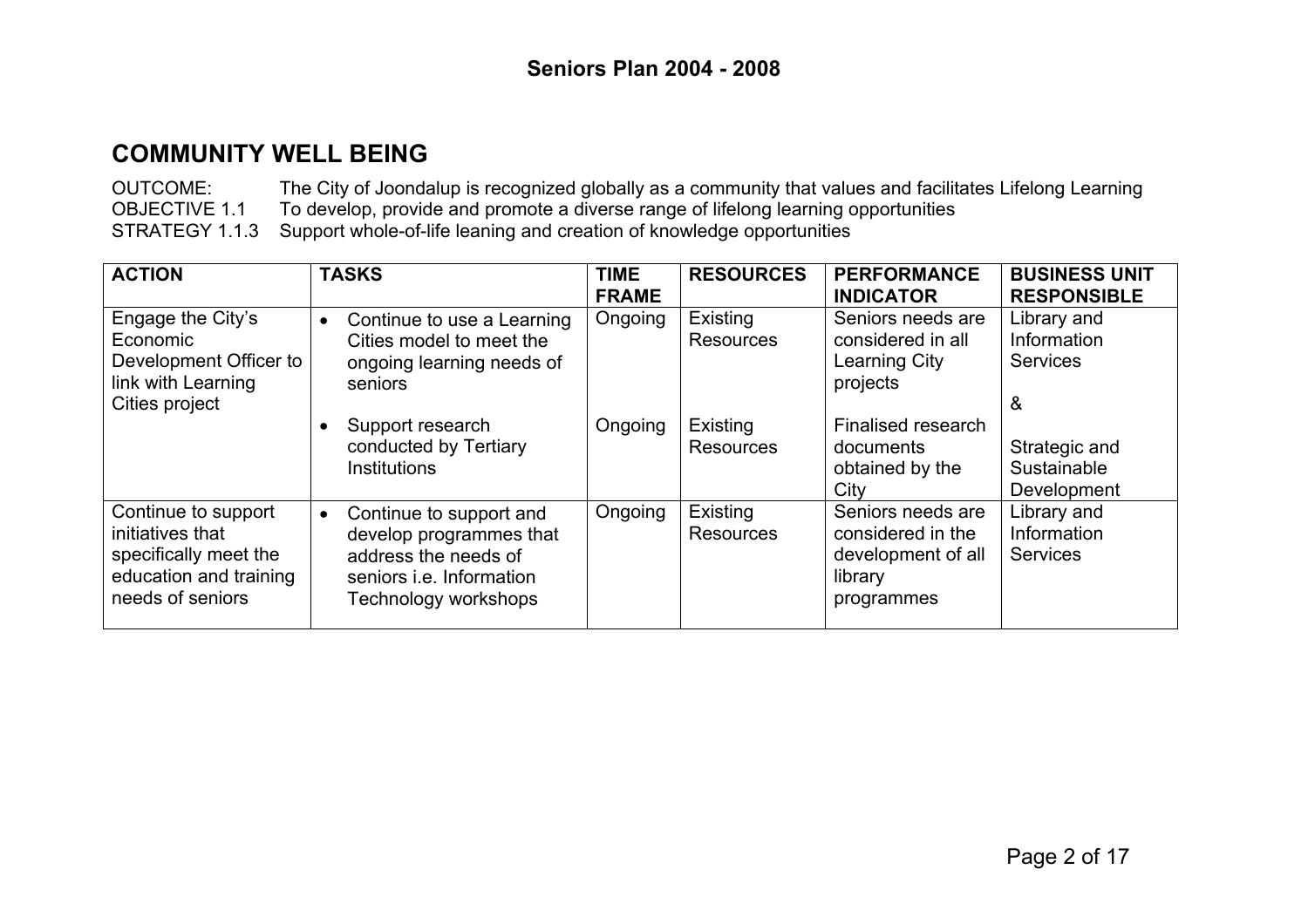OUTCOME: The City of Joondalup provides social opportunities that meet community needs OBJECTIVE 1.3 To continue to provide services that meet changing needs of a diverse and growing community STRATEGY 1.3.1 Provide leisure and recreational activities aligned to community expectations, incorporating innovative opportunities for today's environment

| <b>ACTION</b>                                            | <b>TASKS</b>                                                                                                      | <b>TIME</b><br><b>FRAME</b> | <b>RESOURCES</b>             | <b>PERFORMANCE</b><br><b>INDICATOR</b> | <b>BUSINESS UNIT</b><br><b>RESPONSIBLE</b>       |
|----------------------------------------------------------|-------------------------------------------------------------------------------------------------------------------|-----------------------------|------------------------------|----------------------------------------|--------------------------------------------------|
| Council to review all<br>policies that affect<br>seniors | 1. Report to Executive with<br>proposal to review<br><b>Community Development</b><br>policies that affect seniors | March<br>2005               | Existing<br><b>Resources</b> | Policies endorsed<br>by Executive      | Community<br>Development<br><b>Services</b><br>& |
|                                                          | 2. Produce project brief<br>Develop draft policies<br>3.                                                          |                             |                              |                                        | Property                                         |
|                                                          | 4. Submit draft policy to<br><b>Executive Management</b>                                                          |                             |                              |                                        | Management<br><b>Working Group</b>               |
|                                                          | Amend draft policy as<br>5.<br>required                                                                           |                             |                              |                                        |                                                  |
| Conduct consultation<br>on the draft policy              | Prepare a consultation<br>strategy<br>Implement consultation<br>2.<br>strategy<br>Amend the policies as<br>3.     | June<br>2005                | \$1000                       | Policies endorsed<br>by Council        | Community<br>Development<br><b>Services</b>      |
|                                                          | required<br>4. Submit policies to Council<br>for endorsement                                                      |                             |                              |                                        | Property<br>Management<br><b>Working Group</b>   |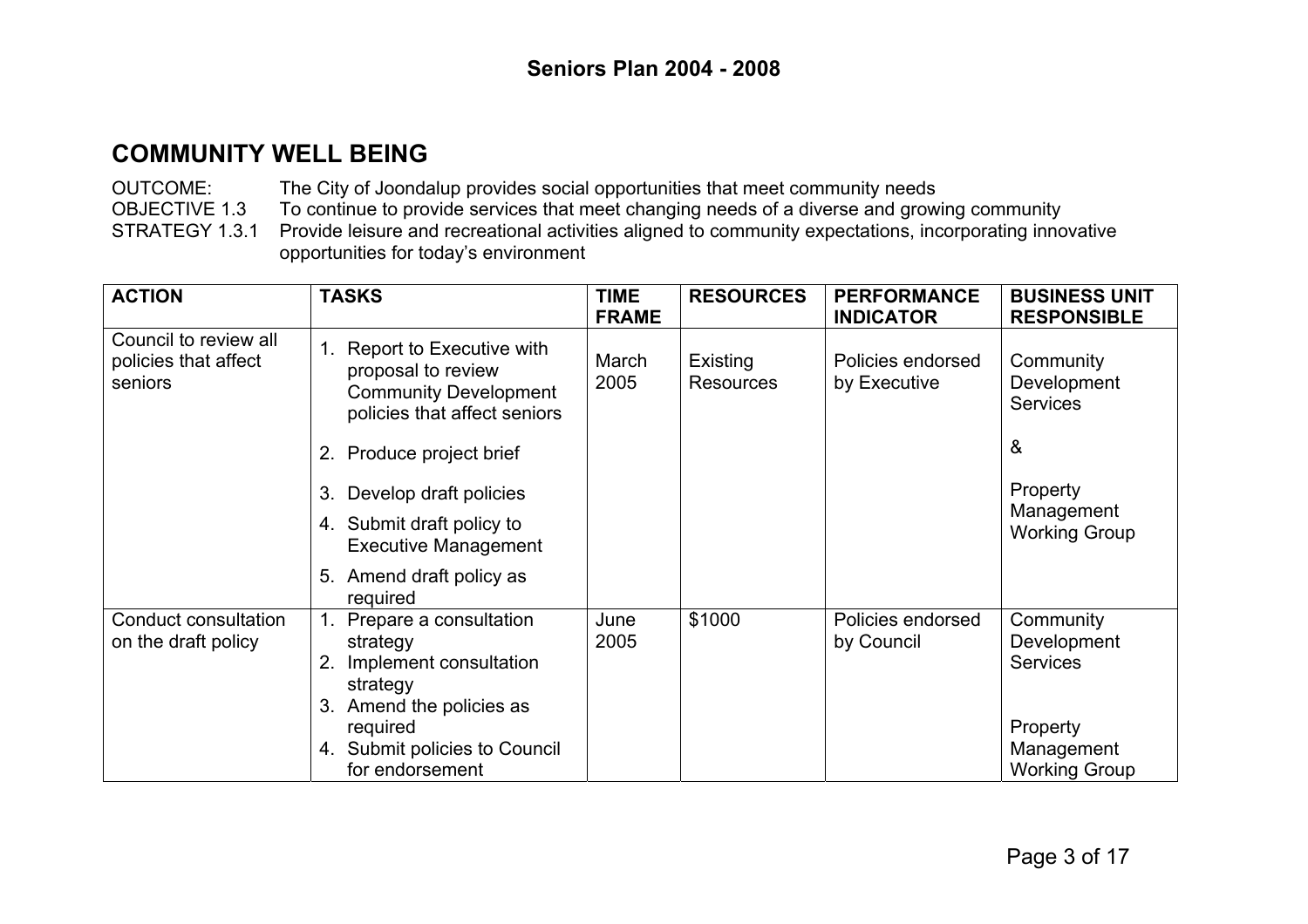| Develop information<br>sheet to assist<br>programmers within<br>the City | Based on the consultation<br>and findings of the Seniors<br>Master Plan - Leisure and<br><b>Social Activity Needs</b><br>establish a user-friendly<br>guide with checklists for<br>programmers to follow and<br>comply with. | Dec<br>2004 | Existing<br><b>Resources</b> | <b>Checklists</b><br>completed and<br>distributed  | Community<br>Development<br><b>Services</b> |
|--------------------------------------------------------------------------|------------------------------------------------------------------------------------------------------------------------------------------------------------------------------------------------------------------------------|-------------|------------------------------|----------------------------------------------------|---------------------------------------------|
| Conduct regular<br>reviews of the seniors<br>plan                        | Conduct a review of this<br>$\bullet$<br>plan every three years                                                                                                                                                              | Jan<br>2007 | \$1000                       | Review report<br>finalized with<br>recommendations | Community<br>Development<br><b>Services</b> |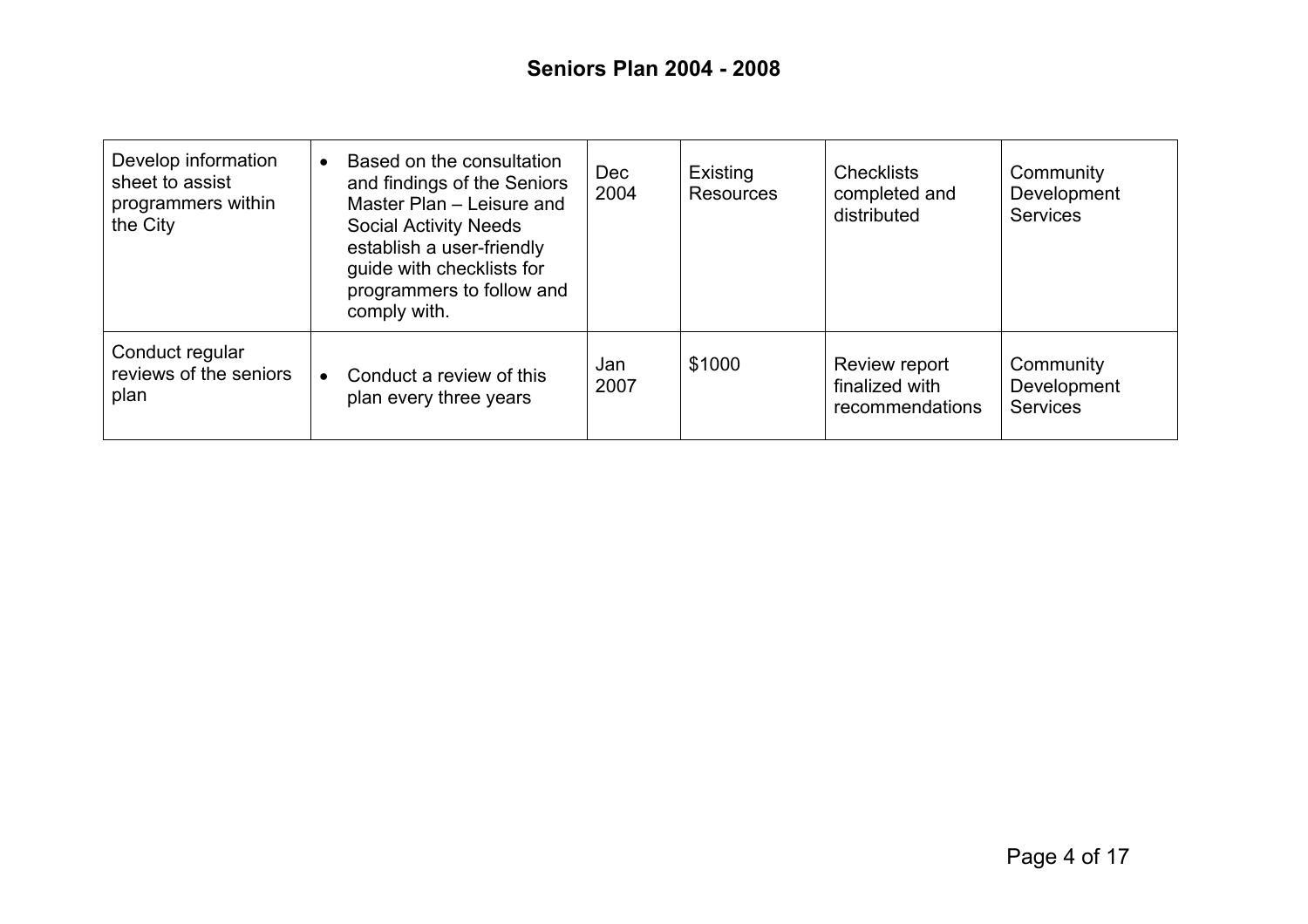OUTCOME: The City of Joondalup provides social opportunities that meet community needs OBJECTIVE 1.3 To continue to provide services that meet changing needs of diverse and growing community STRATEGY 1.3.1 Provide leisure and recreational activities aligned to community expectations, incorporating innovative opportunities for today's environment STRATEGY 1.3.2 Provide quality of life opportunities for all community members STRATEGY 1.3.3 Provide support, information and resources

| <b>ACTION</b>                                                                                                                                                  | <b>TASKS</b>                                                                                                                                                                                                                                 | <b>TIME</b><br><b>FRAME</b> | <b>RESOURCES</b>                                    | <b>PERFORMANCE</b><br><b>INDICATOR</b>                    | <b>BUSINESS UNIT</b><br><b>RESPONSIBLE</b>                                                                 |
|----------------------------------------------------------------------------------------------------------------------------------------------------------------|----------------------------------------------------------------------------------------------------------------------------------------------------------------------------------------------------------------------------------------------|-----------------------------|-----------------------------------------------------|-----------------------------------------------------------|------------------------------------------------------------------------------------------------------------|
| Challenge negative<br>ageing stereotypes<br>through media and<br>publications and the<br>involvement of<br>community groups in<br>promoting positive<br>ageing | Assist key seniors<br>$\bullet$<br>stakeholders in undertaking<br>a regional lifestyle event<br>Establish a user-friendly<br>$\bullet$<br>Guide with checklist to<br>follow and comply with (as<br>detailed in access and<br>inclusion plan) | Ongoing                     | <b>Initial \$10 000</b><br>then \$2000<br>each year | Evaluation report<br>with<br>recommendations<br>completed | Community<br>Development<br><b>Services</b><br>&<br>Marketing,<br>Communications<br>and Council<br>Support |
| Promote the<br>development of<br>intergenerational<br>activities                                                                                               | Intergenerational activities<br>$\bullet$<br>(ie; storytelling in the<br>libraries)                                                                                                                                                          | Ongoing                     | Existing<br><b>Resources</b>                        | Evaluation report<br>completed                            | Library and<br>Information<br><b>Services</b>                                                              |
|                                                                                                                                                                | Continue to support the<br>$\bullet$<br><b>Absolutely Everybody</b><br>program                                                                                                                                                               | Ongoing                     | \$1000                                              | Evaluation report<br>completed with<br>recommendations    | Community<br>Development<br><b>Services</b>                                                                |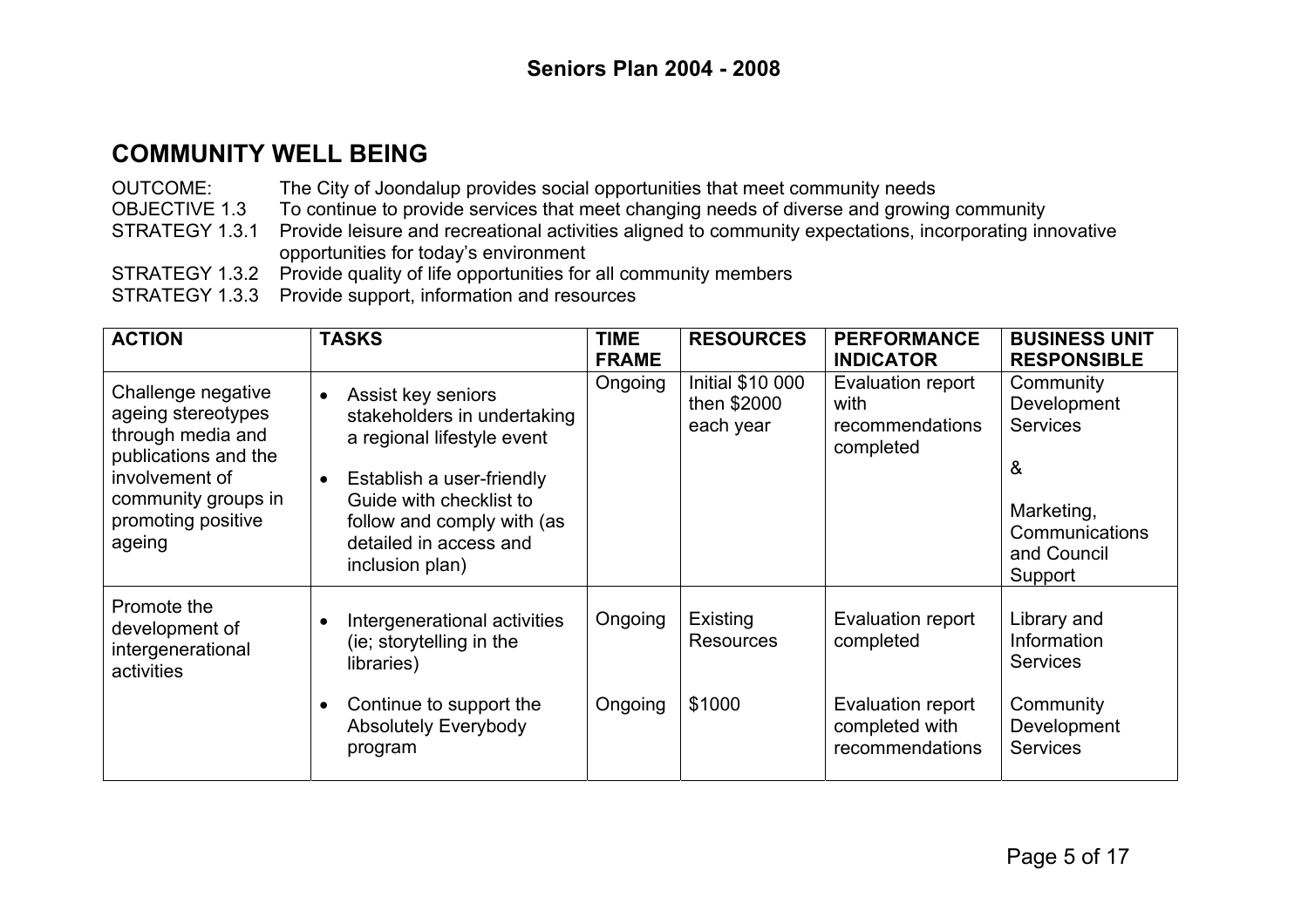| Implement a strategy<br>to help community<br>groups and seniors<br>organisations increase<br>their capacity to deliver<br>services to seniors | $\bullet$              | Develop contacts and<br>networks<br>Promote volunteering<br>through the Joondalup<br><b>Volunteer Centre</b>                                                                                                   | Ongoing<br>Ongoing | Existing<br><b>Resources</b><br>Existing<br><b>Resources</b> | List of contacts<br>established<br>Regular promotion<br>of Volunteer<br>Centre to seniors | Community<br>Development<br><b>Services</b>   |
|-----------------------------------------------------------------------------------------------------------------------------------------------|------------------------|----------------------------------------------------------------------------------------------------------------------------------------------------------------------------------------------------------------|--------------------|--------------------------------------------------------------|-------------------------------------------------------------------------------------------|-----------------------------------------------|
| Provide services and<br>resources to meet the<br>information, recreation<br>and lifelong learning<br>needs of seniors                         | $\bullet$              | Continue directory for<br>seniors detailing<br>organisations, recreational<br>bodies, resource and<br>advice centres.<br>Resources in alternative<br>formats (as detailed in the<br>Access and Inclusion Plan) | Aug<br>2005        | \$10 000                                                     | <b>Directory</b><br>completed and<br>distributed                                          | Community<br>Development<br><b>Services</b>   |
|                                                                                                                                               | $\bullet$<br>$\bullet$ | Continue books on wheel<br>service to housebound<br>members of the community<br>Seniors week events<br>Monthly seniors circle                                                                                  | Ongoing            | Existing<br><b>Resources</b>                                 | Evaluation report<br>completed                                                            | Library and<br>Information<br><b>Services</b> |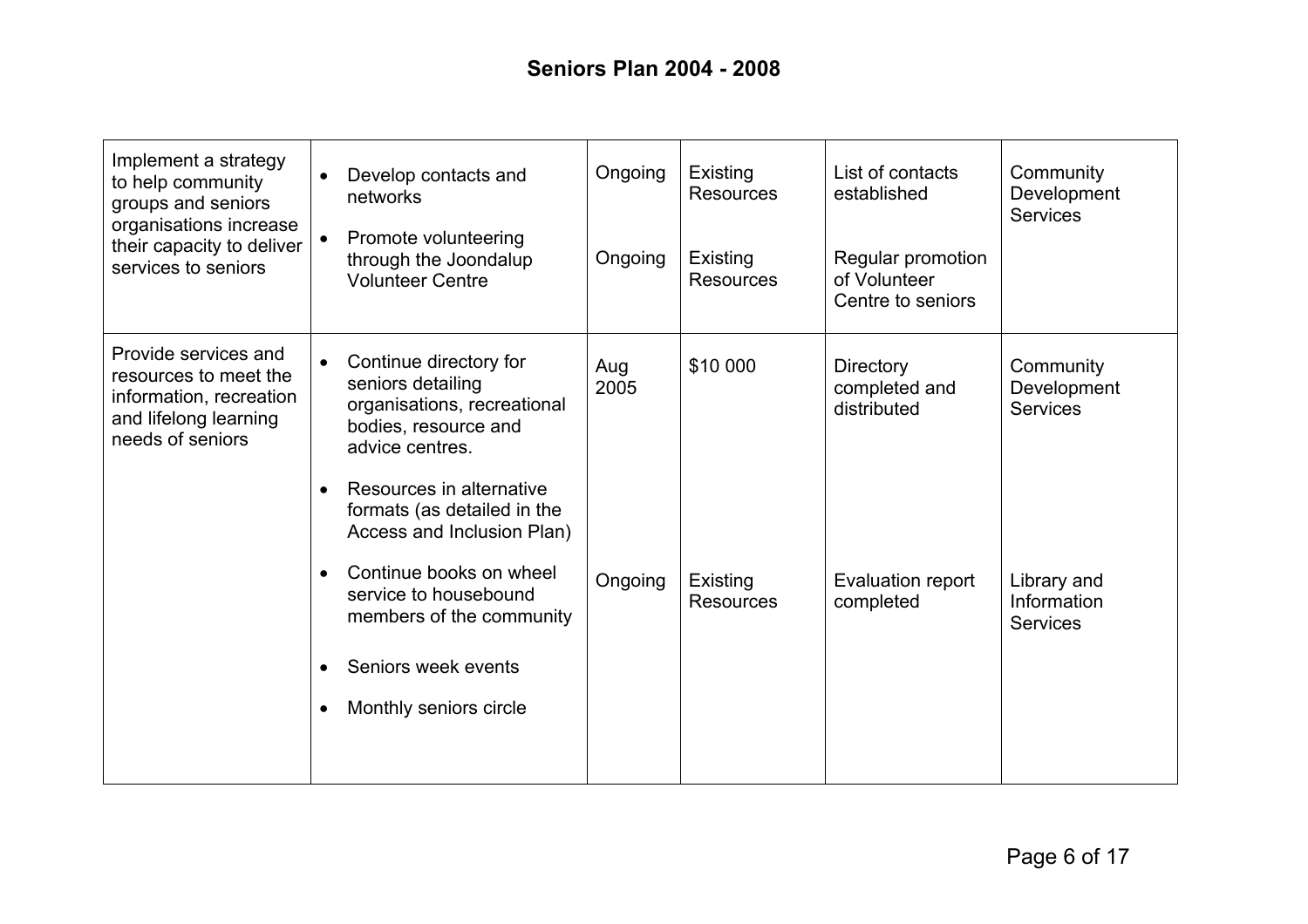|                                                                           | Continue Growing Old and<br>$\bullet$<br>Living Dangerously (GOLD)<br>and other recreation<br>programs<br>Continue the Network for<br>$\bullet$<br>the Prevention of Elder<br>Abuse                                                                                                                                                          | Ongoing<br>Ongoing | \$16 000<br>Existing<br>resources | 200 participants<br>per term<br>At least 4 meetings<br>held annually | Community<br>Development<br><b>Services</b>                                                        |
|---------------------------------------------------------------------------|----------------------------------------------------------------------------------------------------------------------------------------------------------------------------------------------------------------------------------------------------------------------------------------------------------------------------------------------|--------------------|-----------------------------------|----------------------------------------------------------------------|----------------------------------------------------------------------------------------------------|
| Review and formalize<br>hairdressing services<br>at the City's facilities | Investigate current<br>$\bullet$<br>arrangements<br>Produce a position paper<br>$\bullet$<br>detailing all findings with<br>recommendations<br>Forward to the Seniors<br>$\bullet$<br><b>Interest Advisory</b><br>Committee for comment<br>Forward to executive for<br>$\bullet$<br>endorsement<br>Undertake<br>$\bullet$<br>recommendations | Aug<br>2004        | Existing<br><b>Resources</b>      | Hairdressing<br>services are<br>formalized                           | Community<br>Development<br><b>Services</b><br>&<br>Property<br>Management<br><b>Working Group</b> |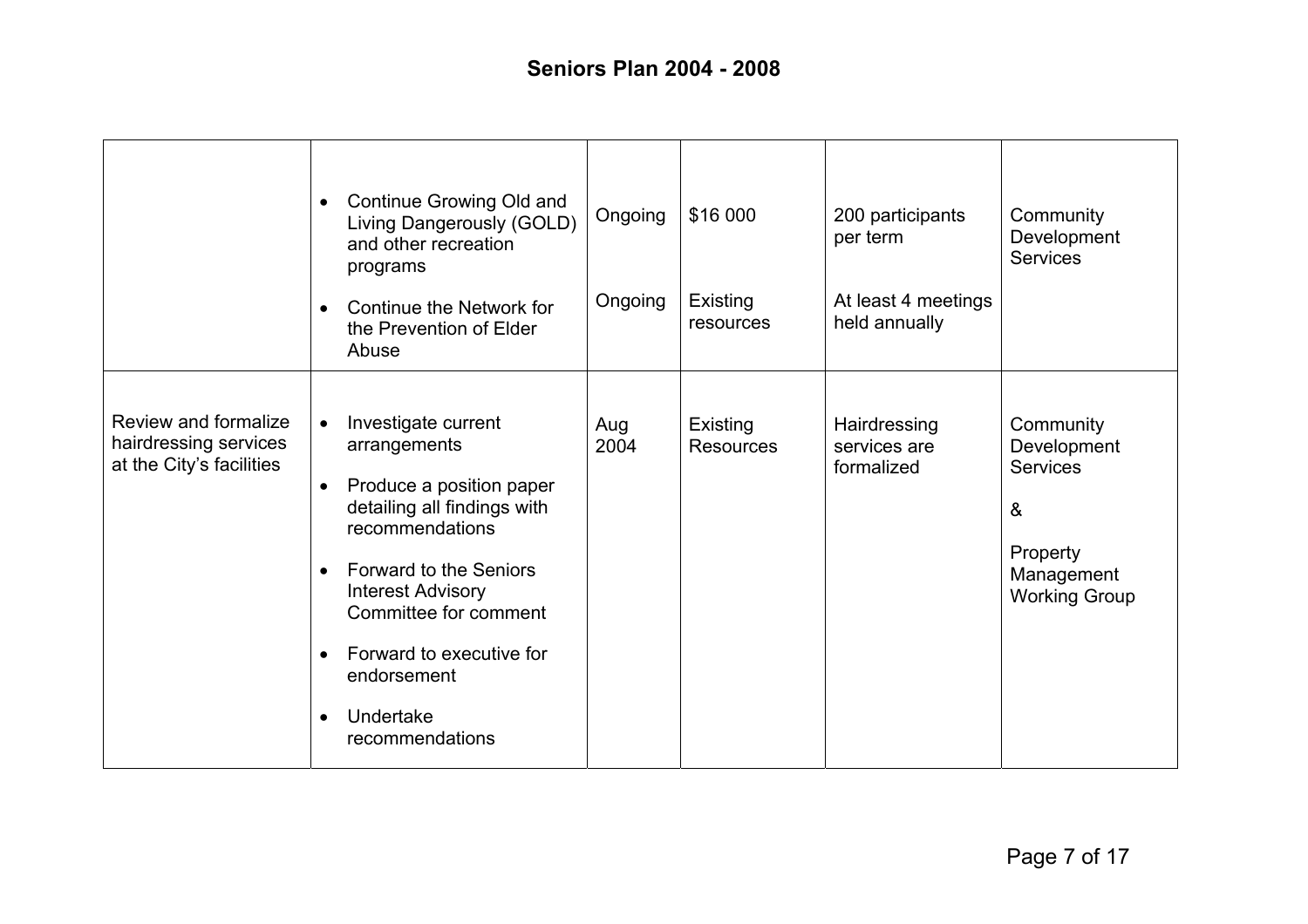| <b>Financial Counsellor to</b><br>undertake a range of<br>financial workshops to<br>assist Seniors in<br>managing their | Implement a course of<br>forums to assist seniors in<br>managing their finances | June<br>2004 | External<br>Funding | <b>Forums</b><br>undertaken and an<br>evaluation report is<br>completed | Community<br>Development<br>Services |
|-------------------------------------------------------------------------------------------------------------------------|---------------------------------------------------------------------------------|--------------|---------------------|-------------------------------------------------------------------------|--------------------------------------|
| finances                                                                                                                | Review external funding<br>options to undertake forums                          |              |                     |                                                                         |                                      |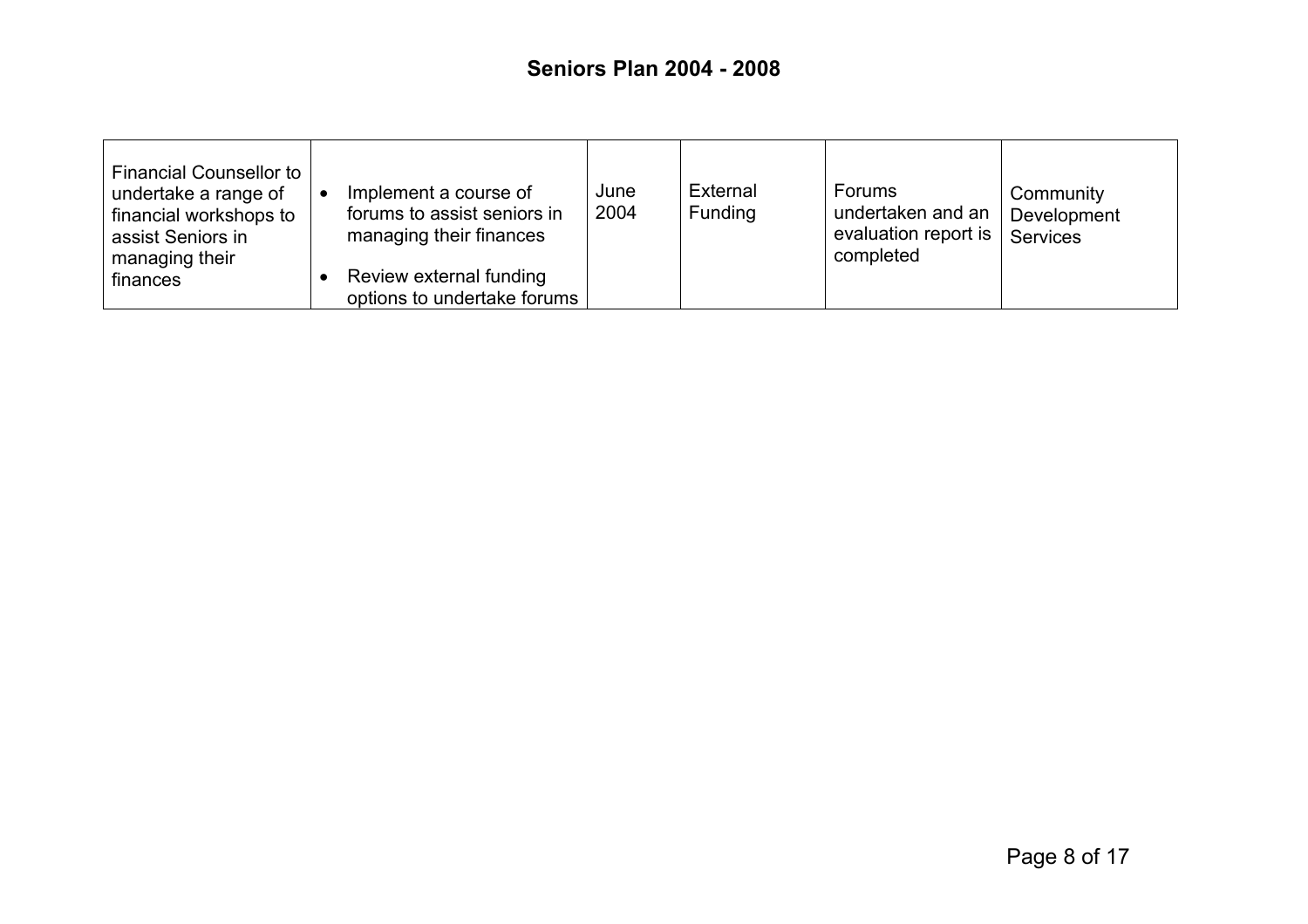OUTCOME: The City of Joondalup is a safe and healthy environment OBJECTIVE 1.4 To work with the community to enhance safety and security in a healthy environment STRATEGY 1.4.1 Continue to implement the Safer Community Programme

| <b>ACTION</b>                                                                      | <b>TASKS</b>                                                                                                                                                        | <b>TIME</b>  | <b>RESOURCES</b>      | <b>PERFORMANCE</b>                                   | <b>BUSINESS UNIT</b>                        |
|------------------------------------------------------------------------------------|---------------------------------------------------------------------------------------------------------------------------------------------------------------------|--------------|-----------------------|------------------------------------------------------|---------------------------------------------|
|                                                                                    |                                                                                                                                                                     | <b>FRAME</b> |                       | <b>INDICATOR</b>                                     | <b>RESPONSIBLE</b>                          |
| In conjunction with City<br>Watch work to reduce<br>the perceived risk of<br>crime | Develop, implement and<br>$\bullet$<br>evaluate forums to educate<br>seniors on personal safety<br>Increase awareness of<br>existing services such as<br>City Watch | Ongoing      | Existing<br>Resources | Forums<br>documented and<br>evaluations<br>completed | Community<br>Development<br><b>Services</b> |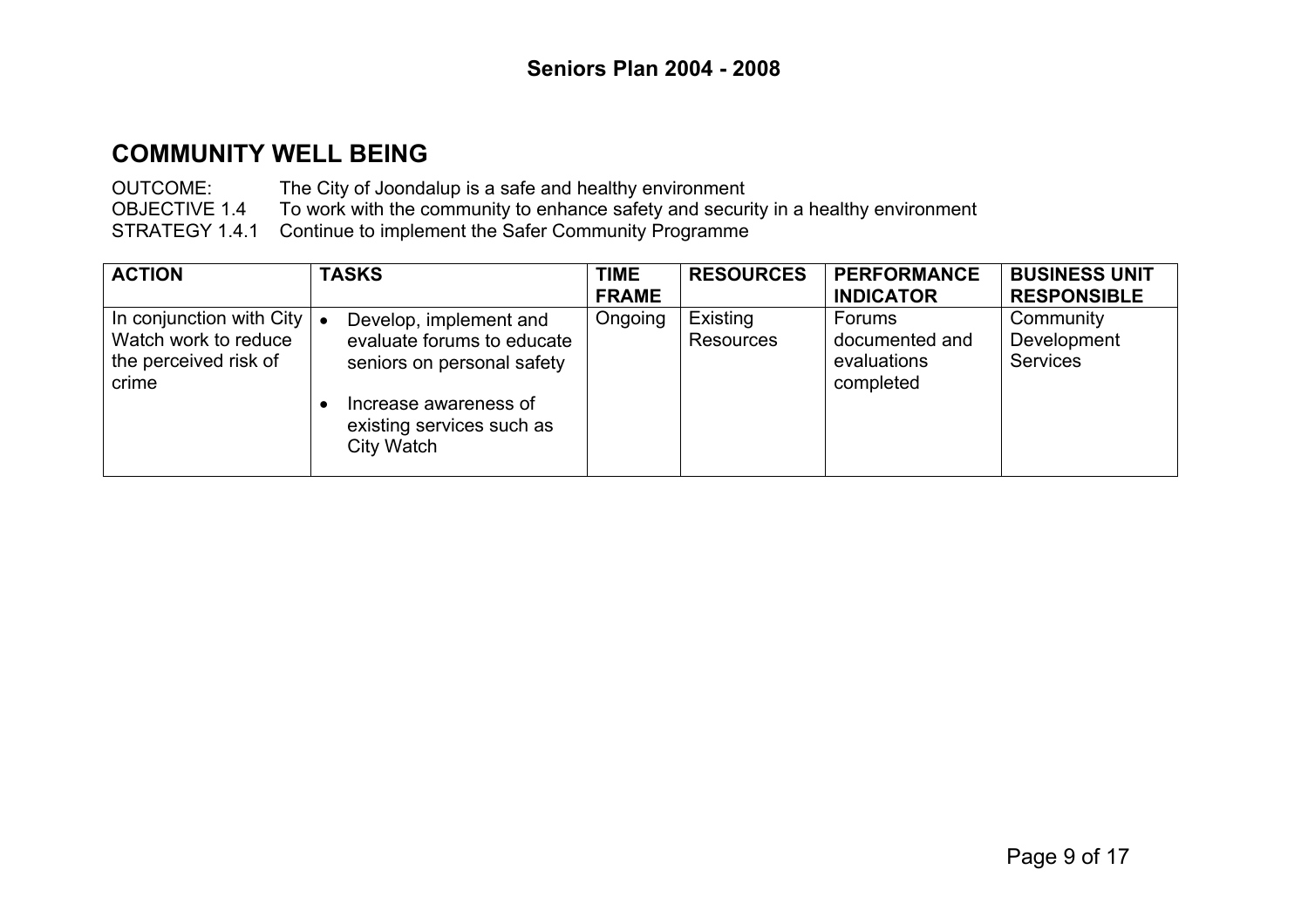OUTCOME: The City of Joondalup has well-maintained assets and built environment OBJECTIVE 3.1 To develop and maintain the City of Joondalup's assets and built environment STRATEGY 3.1.1 Plan the timely design, development, upgrade and maintenance of the City's infrastructure

| <b>ACTION</b>                                                      | <b>TASKS</b>                                                              | <b>TIME</b>  | <b>RESOURCES</b>             | <b>PERFORMANCE</b>                         | <b>BUSINESS UNIT</b>                           |
|--------------------------------------------------------------------|---------------------------------------------------------------------------|--------------|------------------------------|--------------------------------------------|------------------------------------------------|
|                                                                    |                                                                           | <b>FRAME</b> |                              | <b>INDICATOR</b>                           | <b>RESPONSIBLE</b>                             |
| Development of a<br><b>Storage Standards</b><br>Paper and strategy | 1. Identify aspects to be<br>covered                                      | June<br>2005 | Existing<br><b>Resources</b> | <b>Standards</b><br>approved by<br>Council | Community<br>Development<br><b>Services</b>    |
|                                                                    | Determine desired level of<br>2.<br>community responsibility              |              |                              |                                            | &                                              |
|                                                                    | Determine Council<br>3.<br>responsibility                                 |              |                              |                                            | Property<br>Management<br><b>Working Group</b> |
|                                                                    | 4. Draft standards paper                                                  |              |                              |                                            |                                                |
|                                                                    | 5. Submit to Executive<br>Management team                                 |              |                              |                                            |                                                |
|                                                                    | 6. Submit for Council approval                                            |              |                              |                                            |                                                |
|                                                                    | 7. List funding required (if any)<br>for consideration on Draft<br>budget |              |                              |                                            |                                                |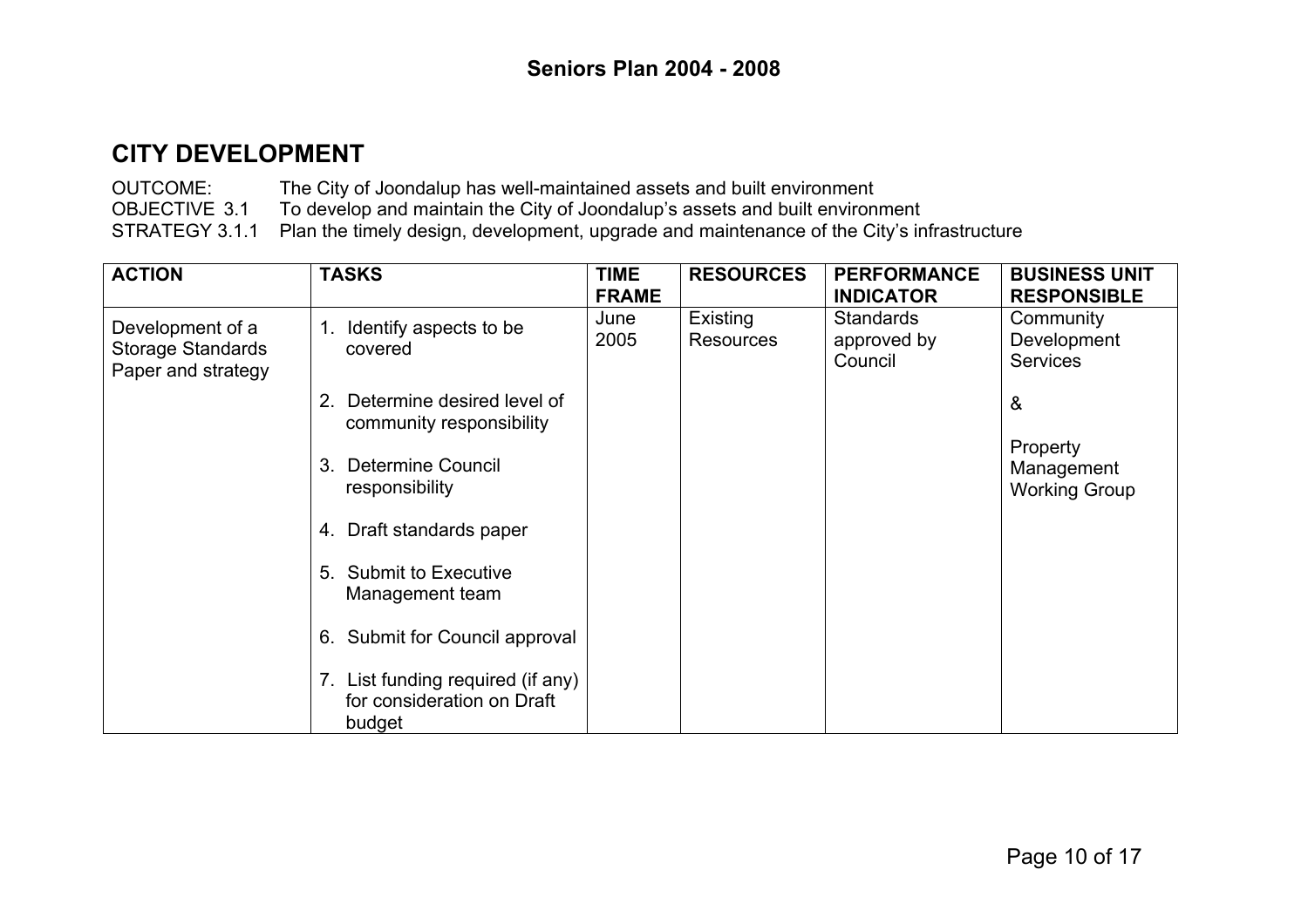OUTCOME: The City of Joondalup has well-maintained assets and built environment

OBJECTIVE 3.1 To develop and maintain the City of Joondalup's assets and built environment<br>STRATEGY 3.1.1 Plan the timely design, development, upgrade and maintenance of the City's in

Plan the timely design, development, upgrade and maintenance of the City's infrastructure

STRATEGY 3.1.3 Create and maintain parklands that incorporate nature and cultural activities accessible to residents and visitors

| <b>ACTION</b>         | <b>TASKS</b>                   | <b>TIME</b>  | <b>RESOURCES</b> | <b>PERFORMANCE</b> | <b>BUSINESS UNIT</b> |
|-----------------------|--------------------------------|--------------|------------------|--------------------|----------------------|
|                       |                                | <b>FRAME</b> |                  | <b>INDICATOR</b>   | <b>RESPONSIBLE</b>   |
|                       | <b>Future Directions for</b>   | June         | Existing         | Plan has been      | Community            |
| Develop passive       | passive facilities are         | 2005         | <b>Resources</b> | adopted, funds     | Development          |
| facilities throughout | incorporated into the          |              |                  | have been          | <b>Services</b>      |
| City                  | Leisure Planning process       |              |                  | allocated and      |                      |
|                       |                                |              |                  | works have begun.  | &                    |
|                       | 2. Formulate a plan to         |              |                  |                    |                      |
|                       | establish or modify passive    |              |                  |                    | Property             |
|                       | facilities into existing and   |              |                  |                    | Management           |
|                       | new infrastructure.            |              |                  |                    | <b>Working Group</b> |
|                       |                                |              |                  |                    |                      |
|                       | 3. Submit to Executive         |              |                  |                    |                      |
|                       | Management team                |              |                  |                    |                      |
|                       |                                |              |                  |                    |                      |
|                       | 4. Submit for Council approval |              |                  |                    |                      |
|                       |                                |              |                  |                    |                      |
|                       | 5. List funding required for   |              |                  |                    |                      |
|                       | consideration on Draft         |              |                  |                    |                      |
|                       | budget                         |              |                  |                    |                      |
|                       |                                |              |                  |                    |                      |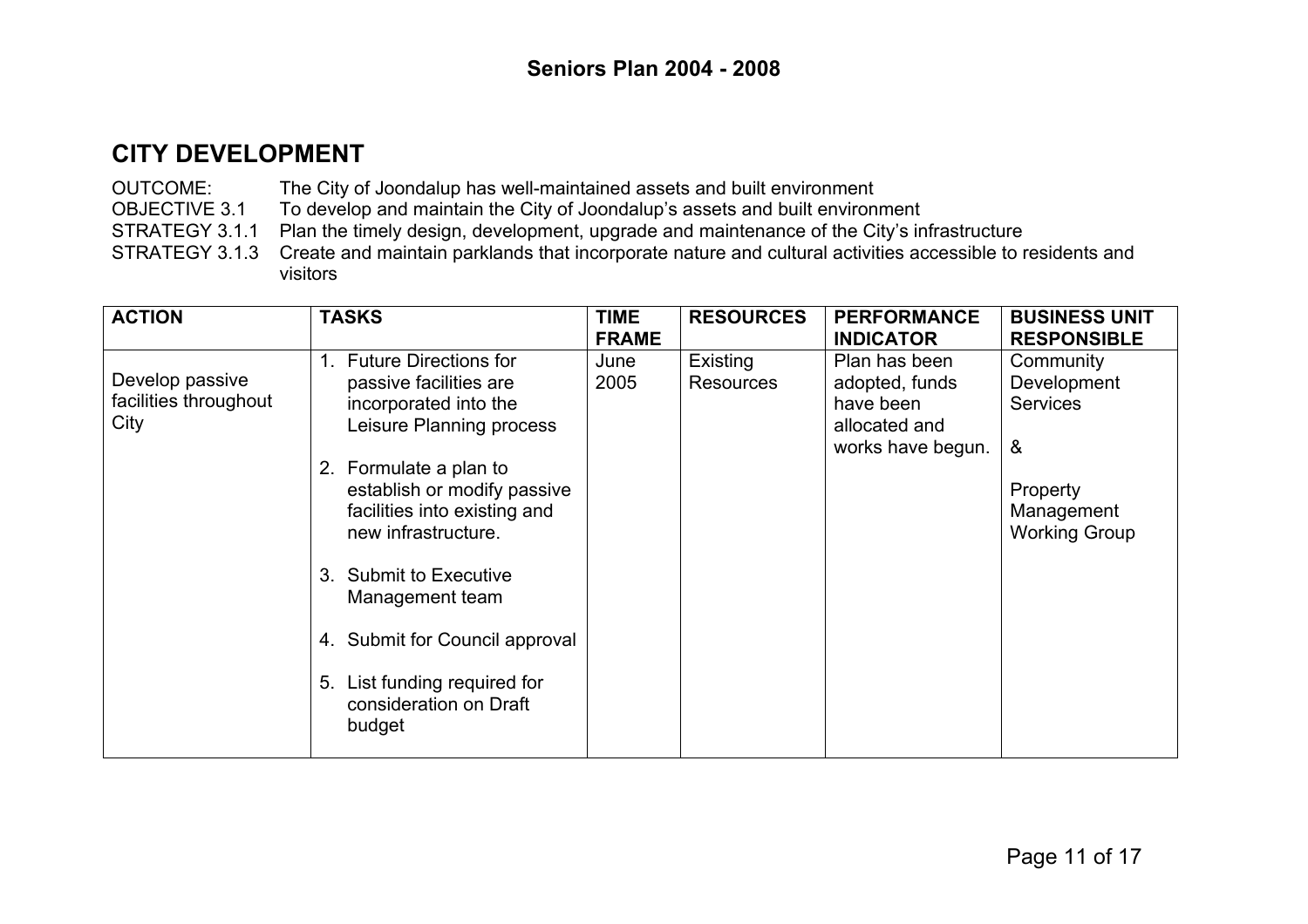| Review the City's<br><b>Community Transport</b><br>Programme                                                                                                      | 1. Examine existing<br>programme<br>Determine desired level of<br>2.<br>service<br>3. Determine bus type<br>4. Identify gaps in service<br>provision<br>5. Draft management and<br>service requirements<br>agreement | March<br>2004 | Existing<br><b>Resouces</b>  | Evaluation<br>completed and<br>recommendations<br>actioned                                      | Community<br>Development<br><b>Services</b>                                                                                                       |
|-------------------------------------------------------------------------------------------------------------------------------------------------------------------|----------------------------------------------------------------------------------------------------------------------------------------------------------------------------------------------------------------------|---------------|------------------------------|-------------------------------------------------------------------------------------------------|---------------------------------------------------------------------------------------------------------------------------------------------------|
| Within the work of the<br>Urban Design,<br>integrate the needs of<br>seniors as integral to<br>the ongoing<br>development and<br>sustainability of<br>communities | In conjunction with the City's<br>Sustainability Officer and<br>Urban Designers review the<br>sustainability needs of the<br>community                                                                               | Ongoing       | Existing<br><b>Resources</b> | List of needs<br>$\bullet$<br>identified<br>Needs are<br>considered in<br>future<br>development | Strategic and<br>Sustainable<br>Development<br>$\boldsymbol{\alpha}$<br>Approvals,<br>Planning and<br>Environmental<br>Services - Urban<br>Design |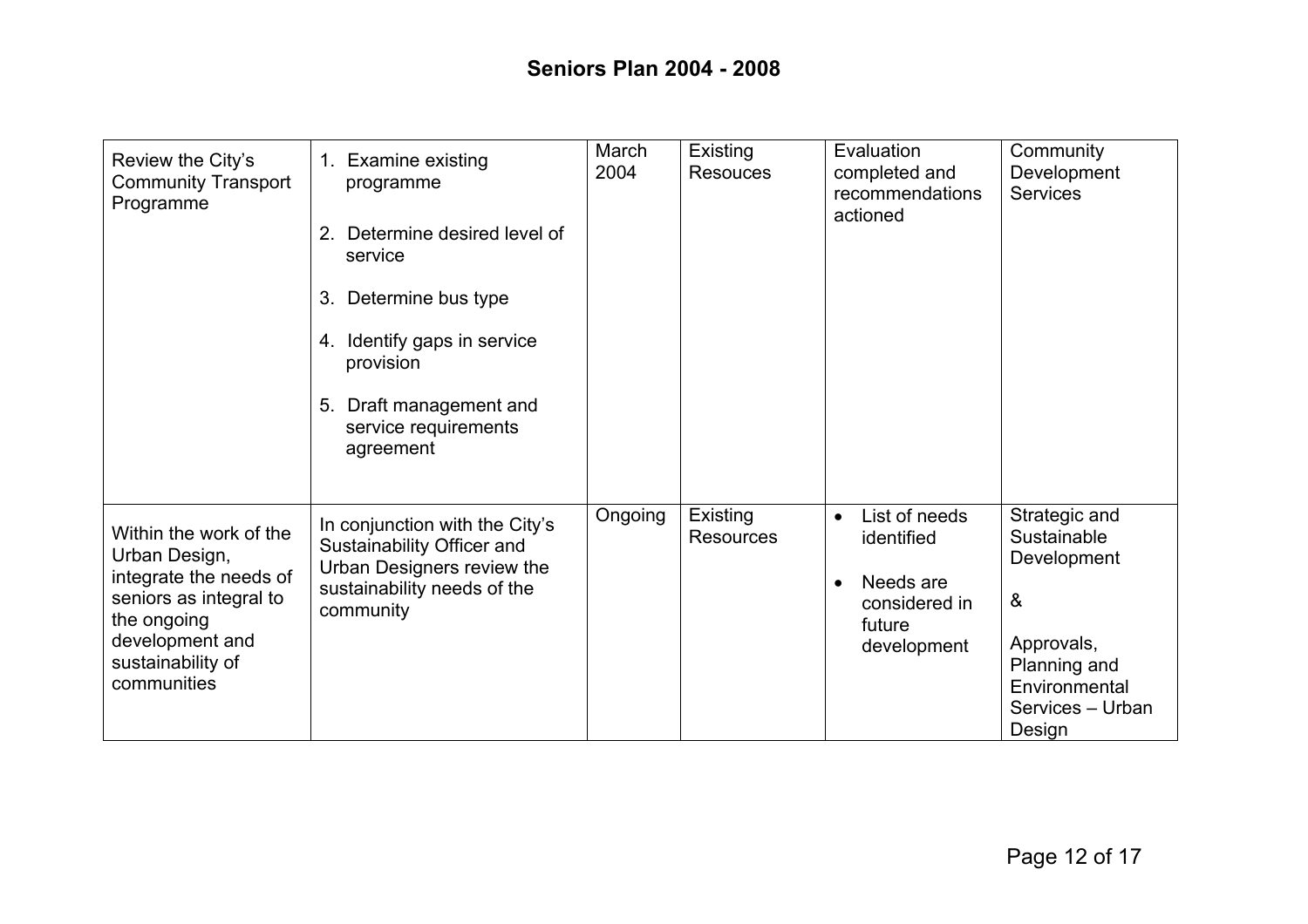OUTCOME: The City of Joondalup recognizes the changing demographic needs of the community OBJECTIVE 3.3 To continue to meet changing demographic needs STRATEGY 3.3.1 Provide residential living choices

| <b>ACTION</b>                                                                                                                                                           | <b>TASKS</b>                                                                                                                                                                       | <b>TIME</b><br><b>FRAME</b> | <b>RESOURCES</b>             | <b>PERFORMANCE</b><br><b>INDICATOR</b>                         | <b>BUSINESS UNIT</b><br><b>RESPONSIBLE</b>  |
|-------------------------------------------------------------------------------------------------------------------------------------------------------------------------|------------------------------------------------------------------------------------------------------------------------------------------------------------------------------------|-----------------------------|------------------------------|----------------------------------------------------------------|---------------------------------------------|
| Work to bring together<br>various aged care<br>service providers with<br>a view to help inform<br>the City of future<br>residential facilities                          | A representative for seniors<br>$\bullet$<br>accommodation is included<br>in the Seniors Interest<br><b>Advisory Committee</b><br>membership                                       | June<br>2004                | \$500                        | Representative<br>regularly attending<br>committee<br>meetings | Community<br>Development<br><b>Services</b> |
| and services<br>requirements                                                                                                                                            | Review the needs of the<br>$\bullet$<br>community as a strategy to<br>identify and plan future<br>needs                                                                            | July<br>2005                | Existing<br><b>Resources</b> | Report completed                                               |                                             |
| Undertake consultation<br>with the<br>Commonwealth and<br>State governments<br>with a view to<br>ascertaining their<br>future plans for the<br>provision of residential | Develop links and networks<br>$\bullet$<br>with relevant State and<br>Commonwealth<br>government department in<br>relation to seniors<br>accommodation, facilities<br>and services | Ongoing                     | Existing<br><b>Resources</b> | Network formed                                                 | Community<br>Development<br><b>Services</b> |
| facilities and services                                                                                                                                                 | Review relevant State and<br>$\bullet$<br>Commonwealth<br>government strategic plans                                                                                               | Ongoing                     | Existing<br><b>Resources</b> | Strategic plans<br>taken into account<br>in future planning    |                                             |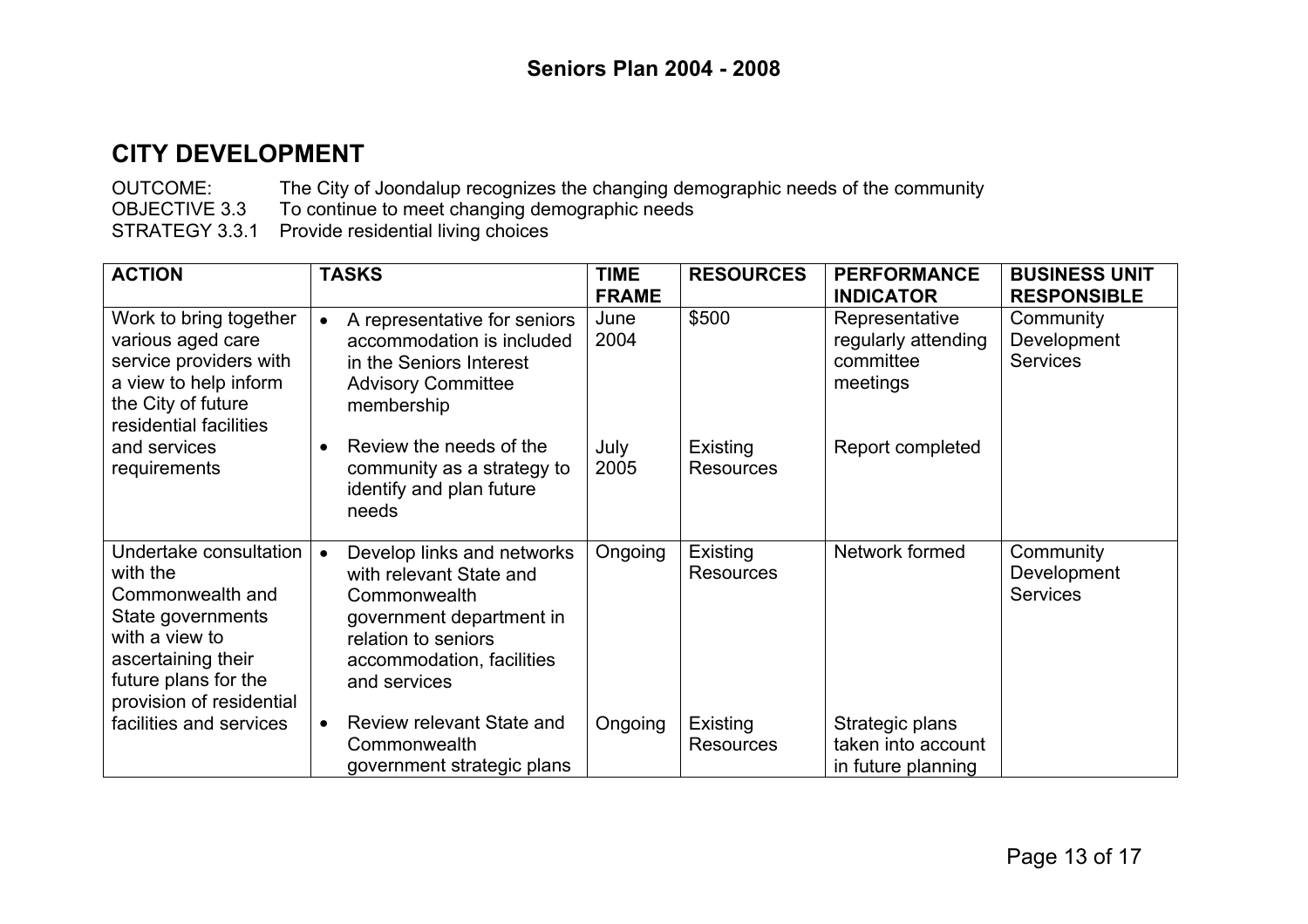| for seniors accommodation,<br>facilities and services and<br>provide feedback                          |
|--------------------------------------------------------------------------------------------------------|
| Develop partnerships and<br>alliances with stakeholders<br>and neighbouring Local<br>Govt. Authorities |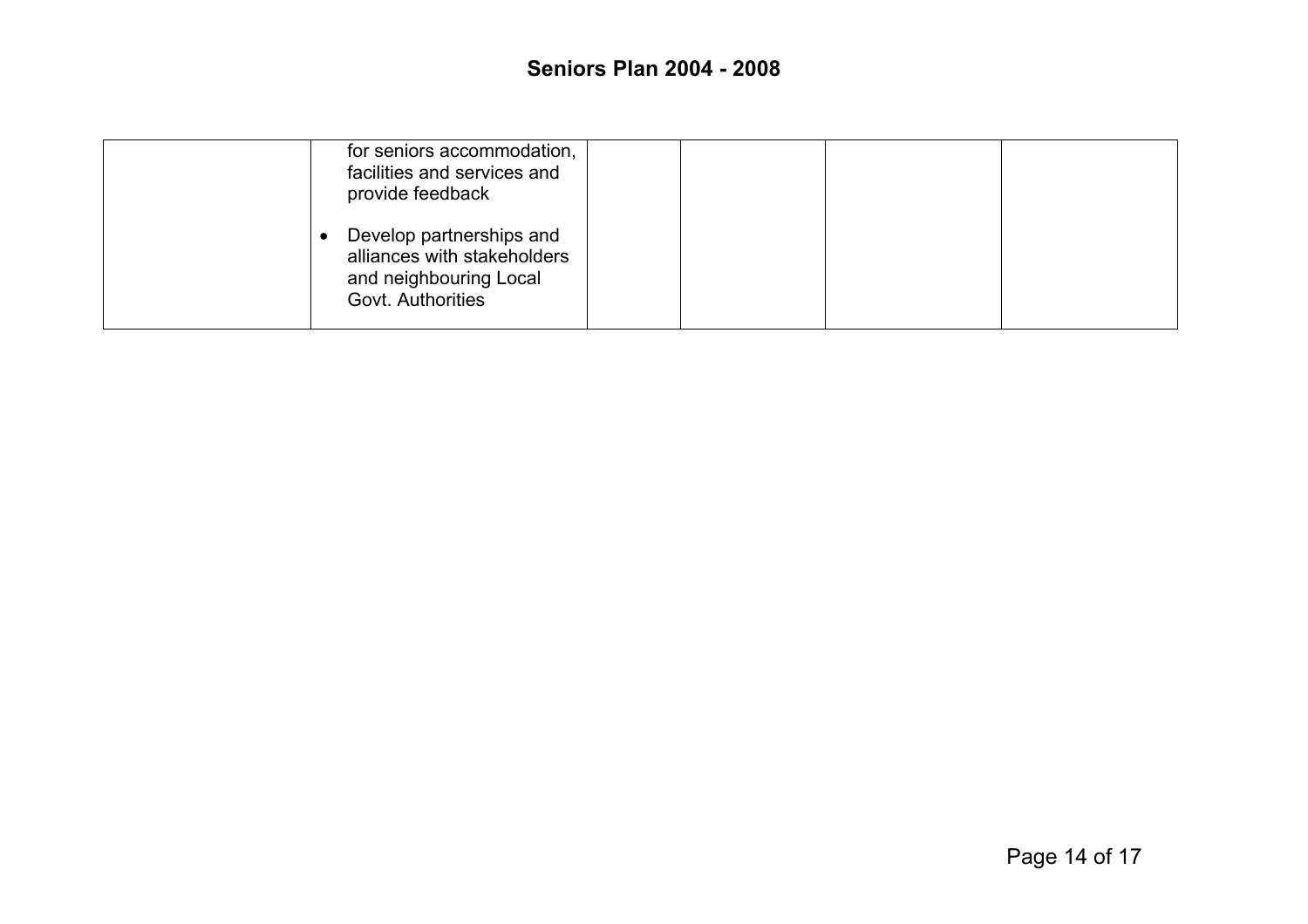OUTCOME: The City of Joondalup recognised the changing demographic needs of the community OBJECTIVE 3.3 To continue to meet changing demographic needs STRATEGY 3.3.2 Integrate plans to support community and business development

| <b>ACTION</b>                                                                               | <b>TASKS</b>                           | <b>TIME</b>  | <b>RESOURCES</b>      | <b>PERFORMANCE</b>                            | <b>BUSINESS UNIT</b>                        |
|---------------------------------------------------------------------------------------------|----------------------------------------|--------------|-----------------------|-----------------------------------------------|---------------------------------------------|
|                                                                                             |                                        | <b>FRAME</b> |                       | <b>INDICATOR</b>                              | <b>RESPONSIBLE</b>                          |
| Identify the long term<br>strategic impact of an<br>ageing population on<br>health services | Review and identify<br>community needs | Ongoing      | Existing<br>Resources | Report completed<br>and constantly<br>updated | Community<br>Development<br><b>Services</b> |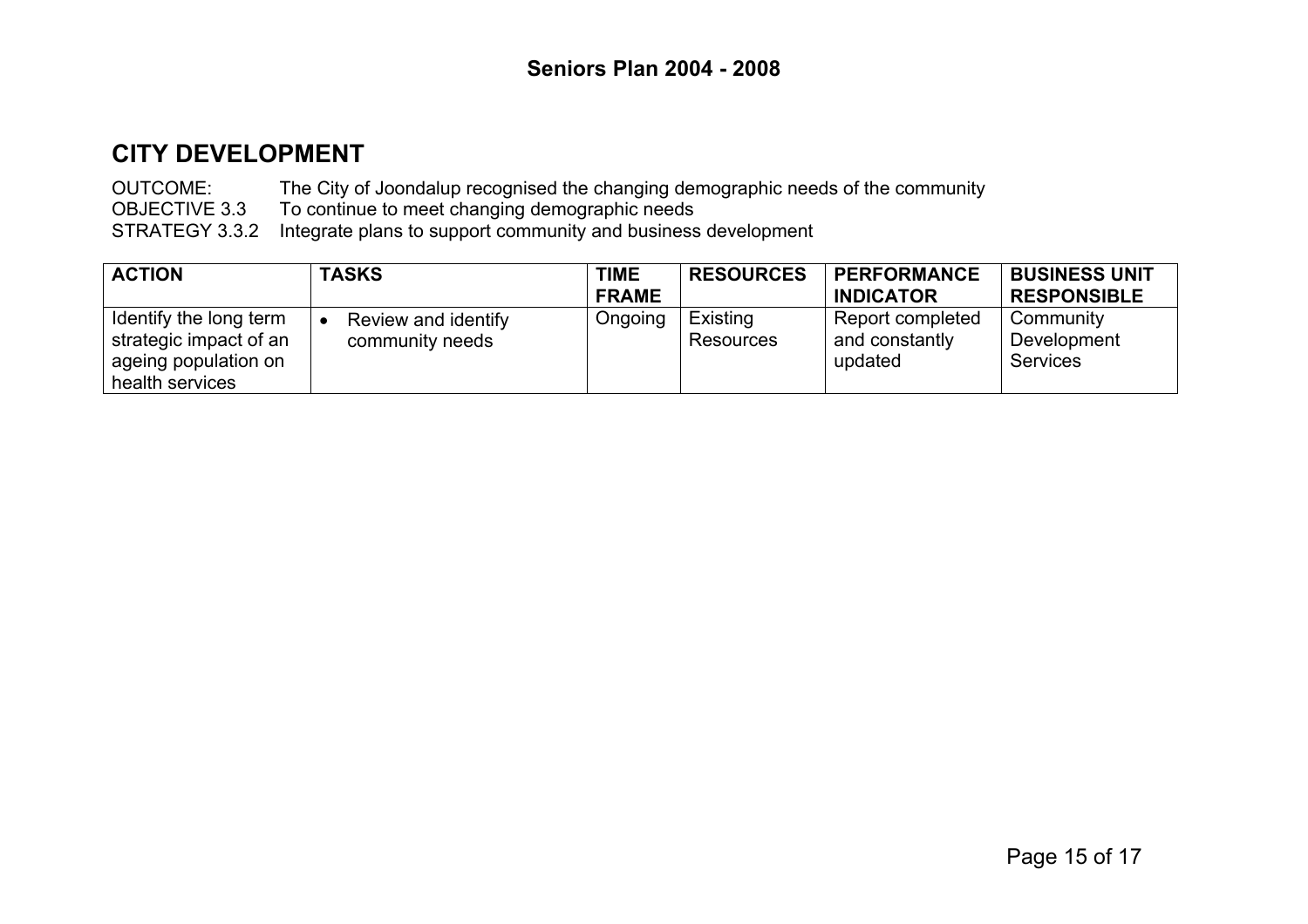## **ORGANISATIONAL DEVELOPMENT**

OUTCOME: The City of Joondalup is an interactive community

OBJECTIVE 4.3 To ensure the City responds to and communicates with the community

STRATEGY 4.3.1 Provide effective and clear community consultation

OBJECTIVE 4.3.2 Provide accessible community information

| <b>ACTION</b>                                                                                                                         | <b>TASKS</b>                                                                                                                                                                                | <b>TIME</b><br><b>FRAME</b> | <b>RESOURCES</b>             | <b>PERFORMANCE</b><br><b>INDICATOR</b>         | <b>BUSINESS UNIT</b><br><b>RESPONSIBLE</b>  |
|---------------------------------------------------------------------------------------------------------------------------------------|---------------------------------------------------------------------------------------------------------------------------------------------------------------------------------------------|-----------------------------|------------------------------|------------------------------------------------|---------------------------------------------|
| Assist seniors to<br>access information<br>and services through<br>the Internet by<br>expanding existing<br>programs and services     | Incorporate access and<br>$\bullet$<br>inclusion best practice into<br>the planning of all future<br>online services as<br>appropriate (as detailed in<br>the Access and Inclusion<br>Plan) | Ongoing                     | Existing<br><b>Resources</b> | As detailed in<br>access and<br>inclusion plan | Information<br>Management                   |
| Investigate the needs<br>of seniors born<br>overseas to overcome<br>existing problems in<br>accessing aged care<br>and other services | Develop strategies to<br>$\bullet$<br>address barriers to access<br>Train internal staff to<br>implement strategies to<br>address barriers to access                                        |                             |                              |                                                | Community<br>Development<br><b>Services</b> |